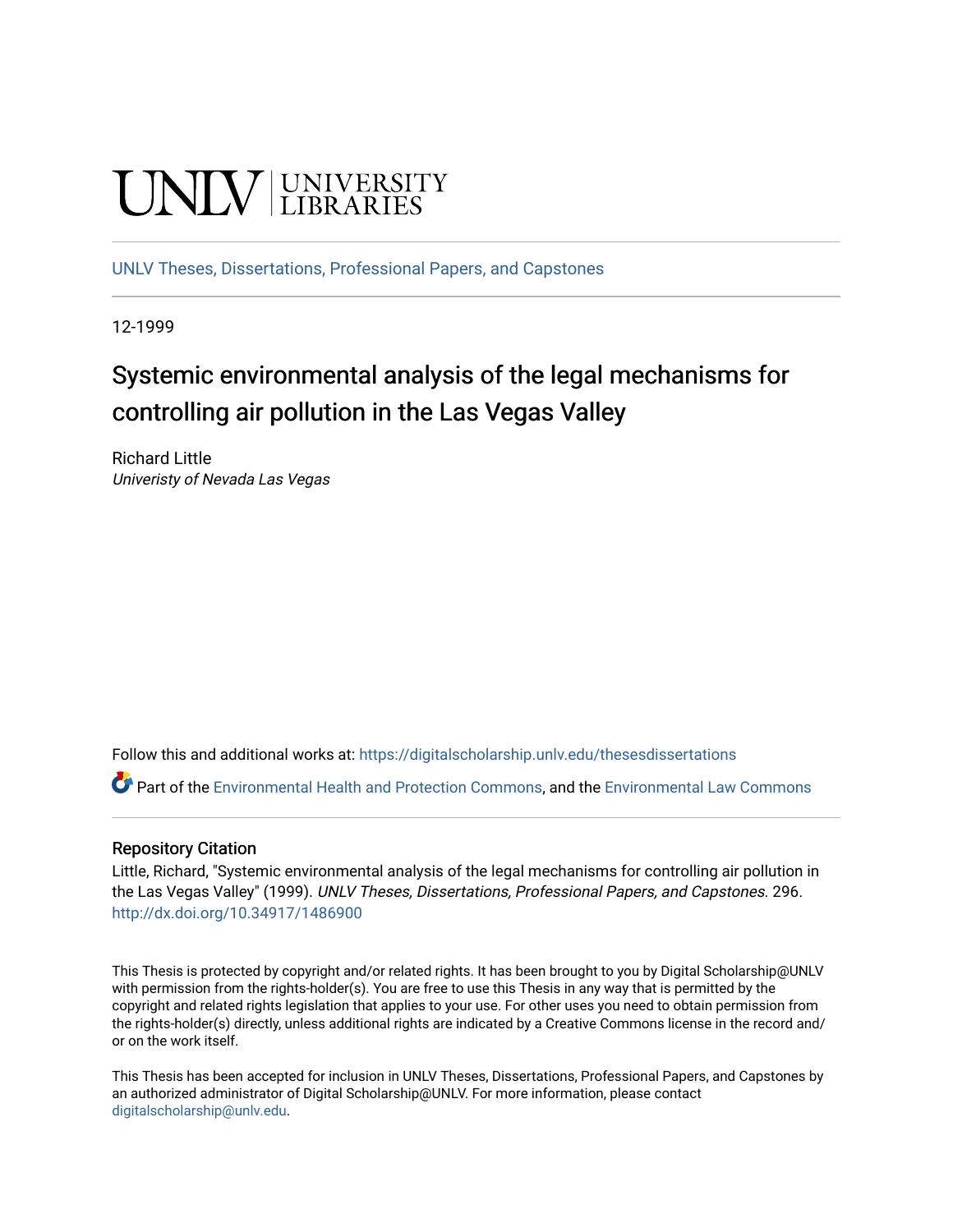# **SYSTEMIC ENVIRONMENTAL ANALYSIS OF THE LEGAL MECHANISMS FOR CONTROLLING AIR POLLUTION IN THE LAS VEGAS VALLEY**

**by**

 **Richard Little**

 **A thesis submitted in the partial satisfaction of the requirement for the degree of**

 **Bachelor of Arts**

**in**

 **Environmental Studies**

**Department of Environmental Studies**

**University of Nevada Las Vegas**

**December 1999**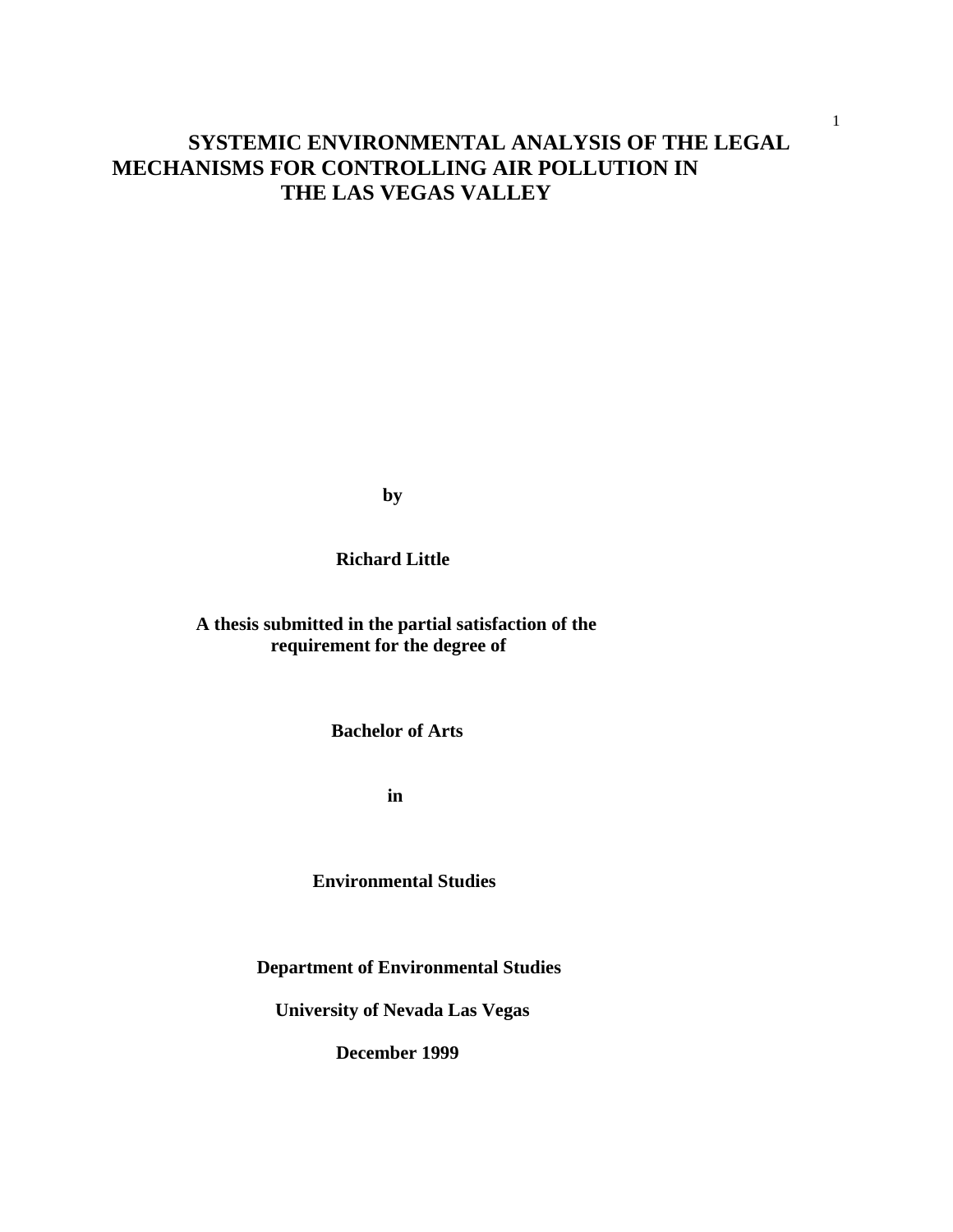# Abstract:

 This study examines the air pollution control structure for the Las Vegas Valley. A System Dynamics computer model was created that represents the structure of the real world system for controlling air pollution, in order to examine how the current air pollution control system might behave in the future.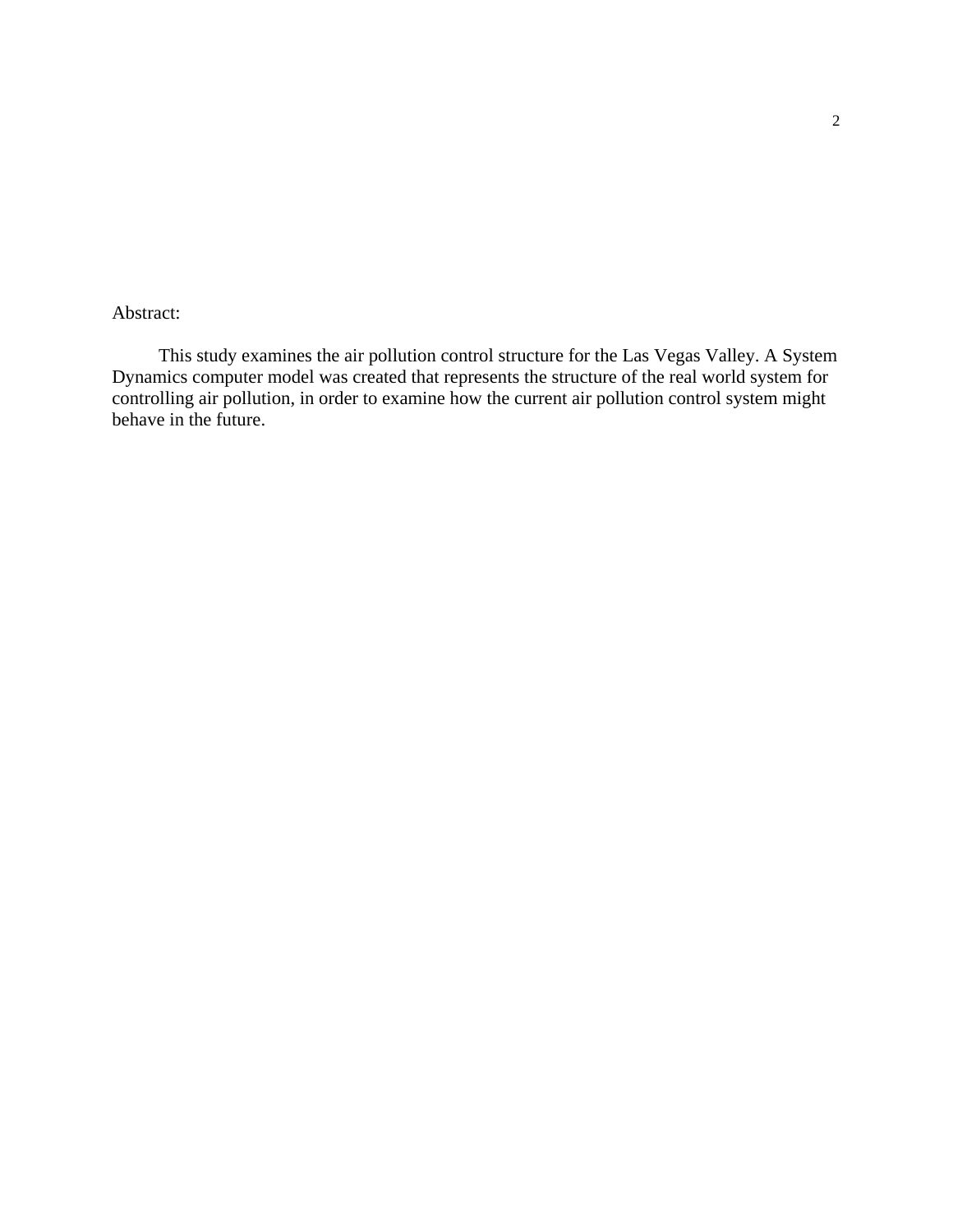# **TABLE OF CONTENTS**

| $\mathbf{ii}$ |
|---------------|
| iv            |
| V             |
| 1             |
|               |
|               |
|               |
|               |
| 12            |
|               |
|               |
|               |
|               |
|               |
|               |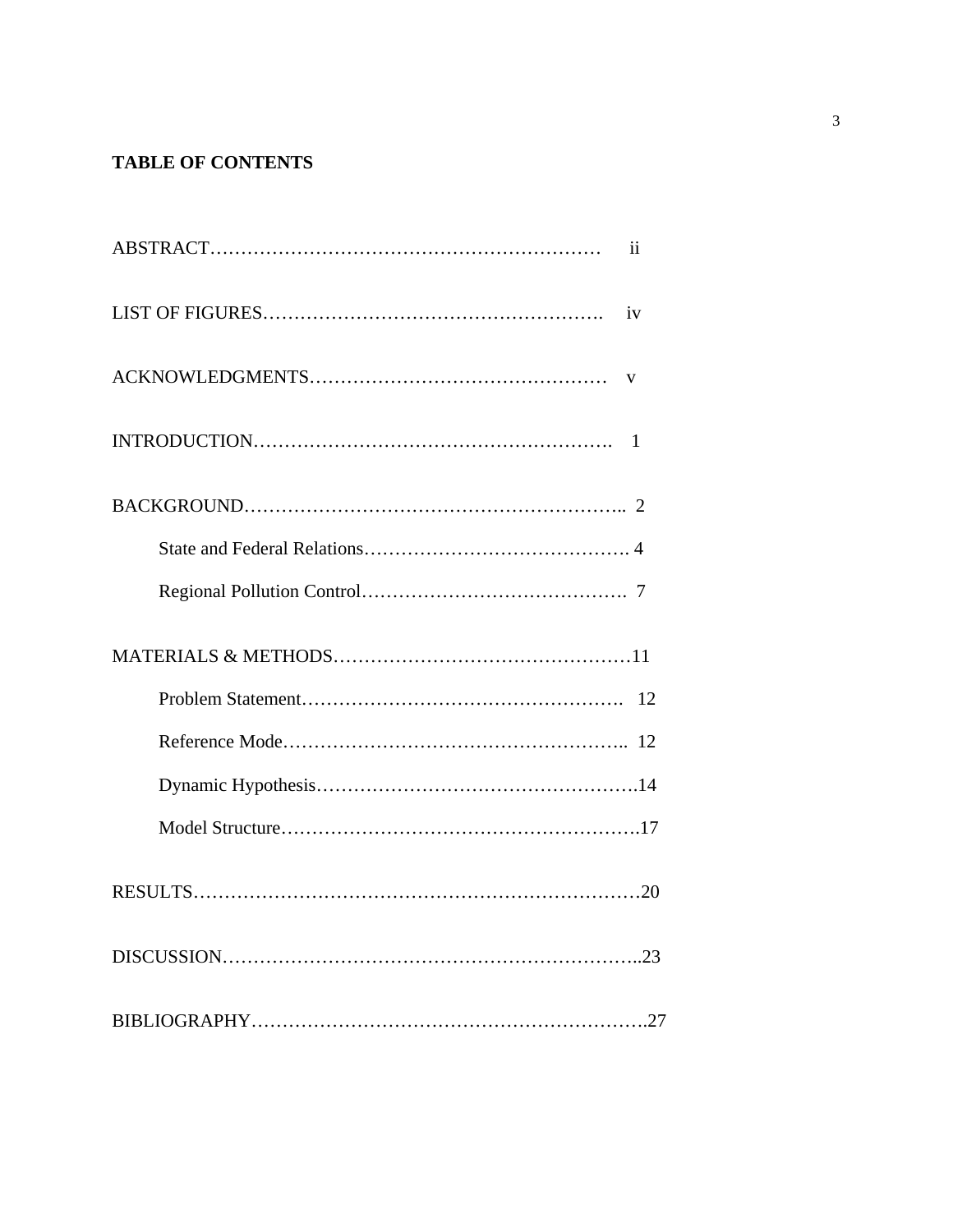# **LIST OF FIGURES**

| Figure 1. Reference mode graph of the actual number of exceedances per year in |  |
|--------------------------------------------------------------------------------|--|
|                                                                                |  |
|                                                                                |  |
|                                                                                |  |
|                                                                                |  |
|                                                                                |  |
| Figure 7. Average yearly PPM of CO in ambient air, from model22                |  |
|                                                                                |  |
|                                                                                |  |
|                                                                                |  |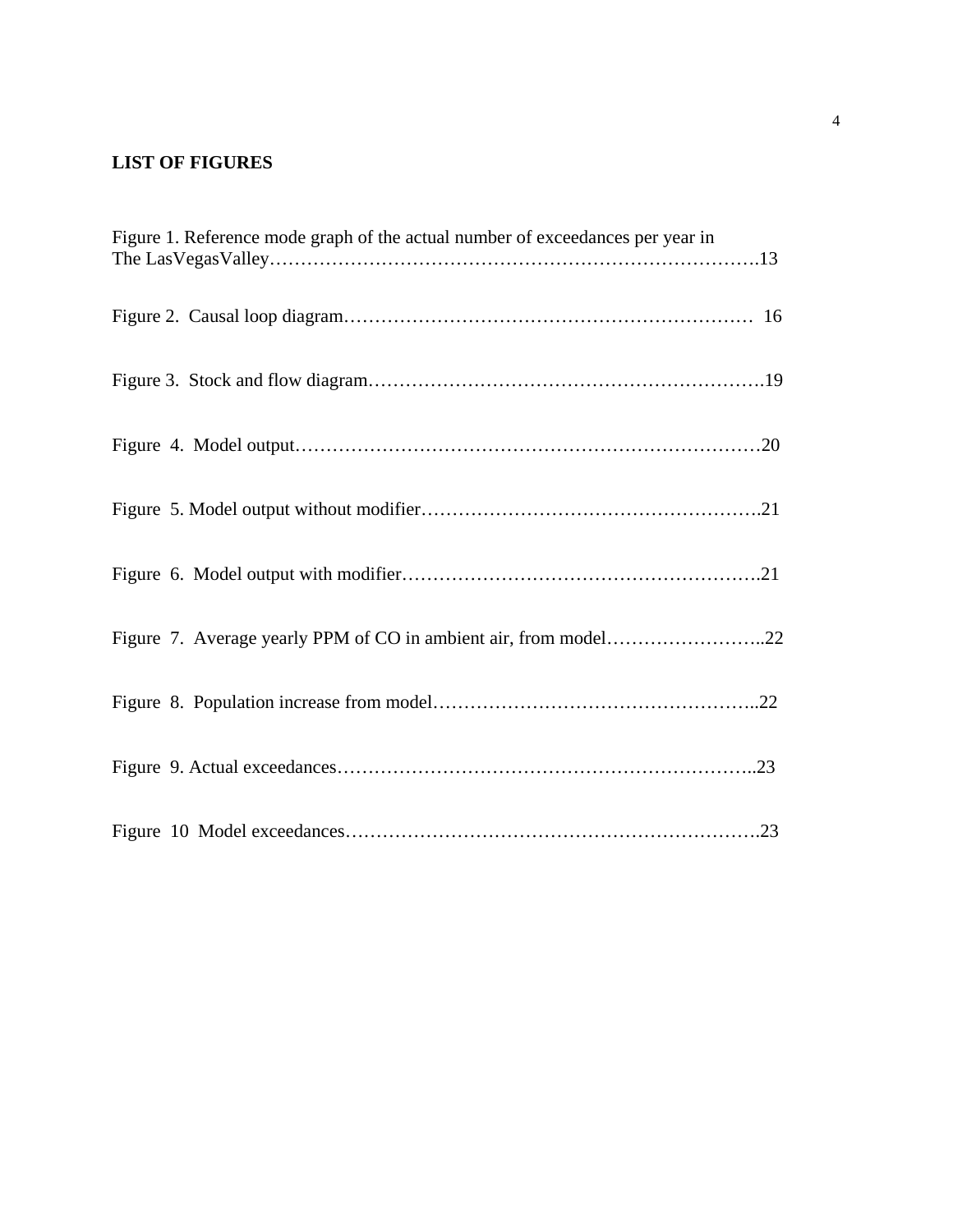### **ACKNOWLEDGMENTS**

 I would like to thank God, my family and D.F. for exceptional support and encouragement. I would also like to thank Dr. James Deacon and the entire Department of Environmental Studies for creating an atmosphere of discovery and learning.

 A special thank you to Dr. Krystyna Stave for providing direction and insight while giving freely of her time and efforts.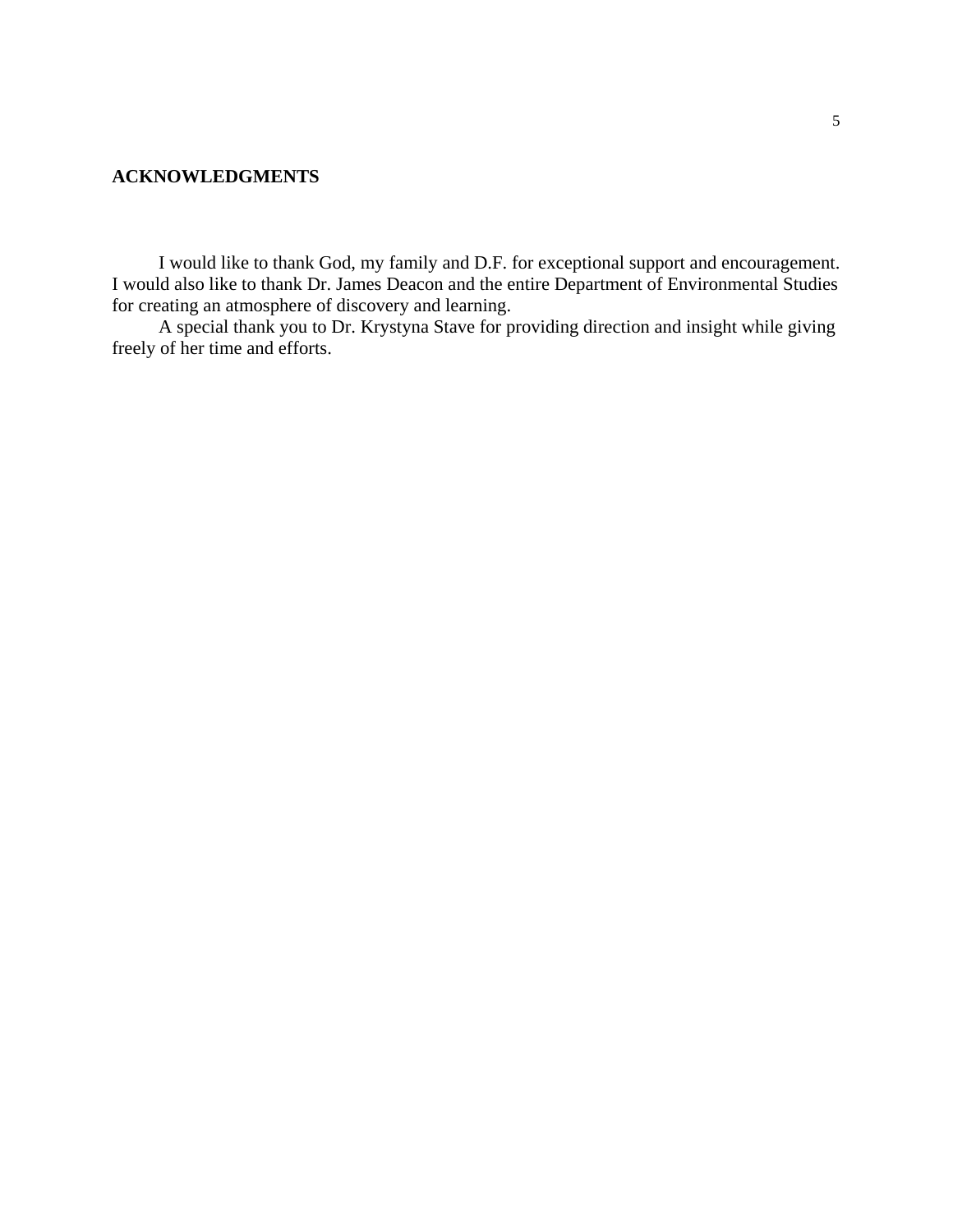## INTRODUCTION

 **The Las Vegas Valley maintains a significant amount of ambient air pollution, and the amount of carbon monoxide measured in ambient air often exceeds federal standards.[1](#page-6-0) As the population of the valley continues to grow and the number of automobiles increase, the amount of carbon monoxide released will most likely increase.[2](#page-6-1) The goal of this paper was to examine my hypothesis that the current air pollution control structure in the Las Vegas Valley will be inadequate to control future increases in carbon monoxide pollution and exceedances[3](#page-6-2) .**

 **In order to test my hypothesis I used the System Dynamics approach. This approach focuses on dynamics, which is change over time. According to Andrew Ford (1999), a dynamic problem has multiple factors constantly interacting and affecting each other over time. Because these problems have variables that are in a constant state of change, or dynamics, it is necessary to study these problems in a way that can account for the constant interaction and change. Jay Forester along with others from MIT developed the field of System Dynamics as a way of studying these types of problems.**

 **One tool available in the System Dynamics (SD) paradigm is computer modeling. The use of modeling is based on the central tenet of SD that behavior is a function of structure (Ford 1999). Which is to say that the observable output over time of a given system is directly caused by the way that system is structured. If the general behavior of a model can replicate the general behavior of the real world system being modeled, then it can be assumed that elements of the real world structure have been replicated in the model structure. When this is established, the model can then be used to test the behavior of the real world system under different conditions by operating the model under those conditions.**

 **The general pattern of behavior that this paper seeks to understand is the number of times per year that the valley exceeds the maximum allowable level for carbon monoxide (CO) in ambient air observed from 1992 to 1999. The federal government uses the number of exceedances per year in a given location to assess the effectiveness of air pollution control in that location. Therefore, I used the trend in exceedances per year as the target model** 

<span id="page-6-0"></span><sup>&</sup>lt;sup>1</sup> According to the 1999 report on ambient air quality submitted to the Environmental Protection Agency by the Clark County Health District Air Pollution Control Division (Naylor 1999).

<span id="page-6-1"></span> $2$  According to major automakers and the California Air Resources Board, it will not be technologically possible to significantly reduce automobile emissions below current levels. (Sperling 1994)

<span id="page-6-2"></span> $3$  The term exceedance refers to a violation of the federal standard of 9ppm of CO in ambient air in a 24 hour period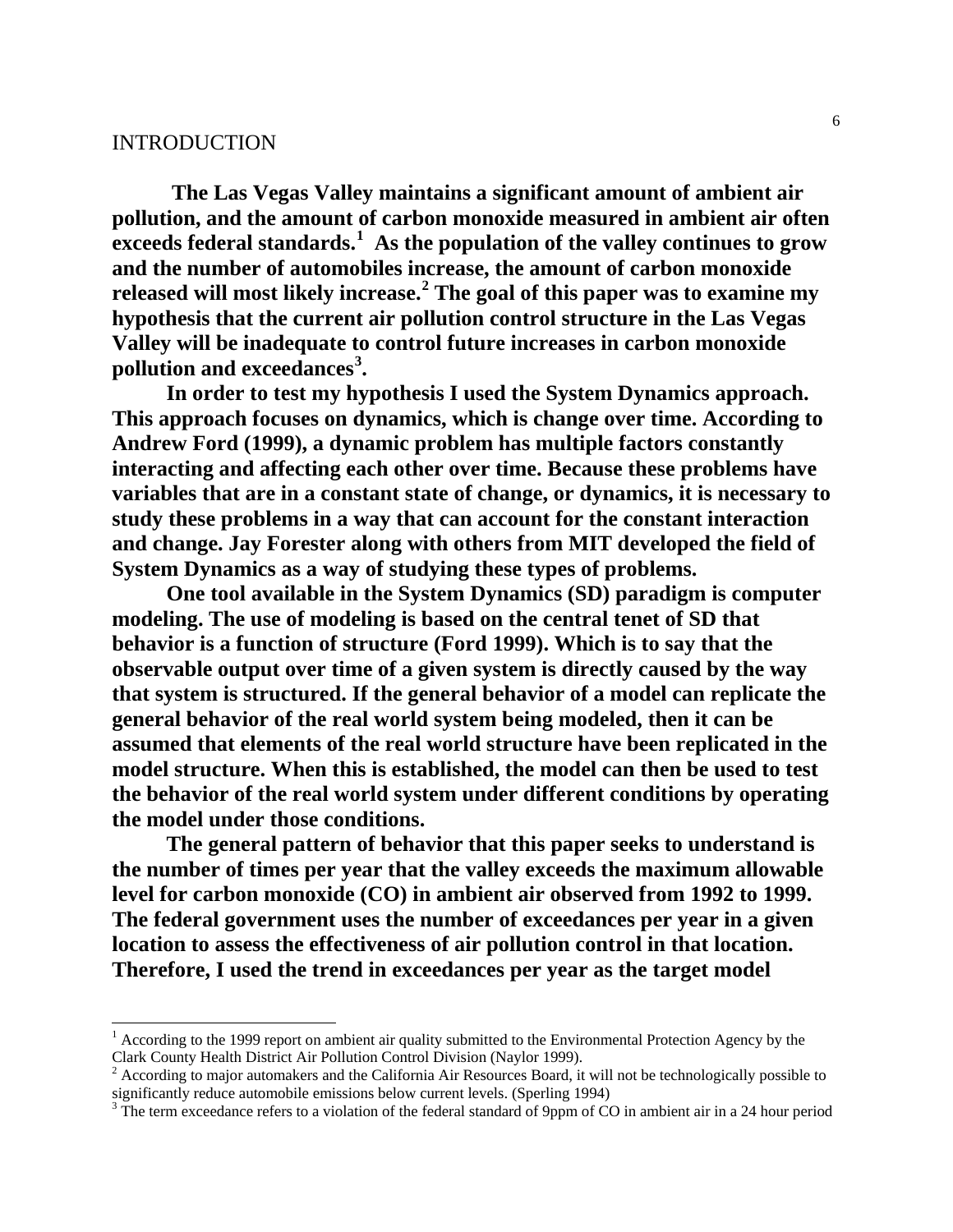**behavior to create a model that represents the current air pollution control structure for the Las Vegas Valley as accurately as possible.**

#### BACKGROUND

 **Pollution in the air, like pollution in the terrestrial and marine environments is a problem that affects all living things. However, air pollution is different from pollution on land or sea in that the pollutants carried by the air have the ability to reach and cause harm to all forms of life in all types of environments. The problem of air pollution is complex. A pollutant in the air can have an immediate effect on a specific target, it can also have a delayed chronic effect on another target and it can combine physically or chemically with other pollutants to create yet another threat to living systems.**  In order to address the problem of ambient air pollution the federal government established

the Clean Air Act (CAA). This extensive piece of legislation created in 1970 has been through three major revisions and from 1970 to 1991, has directed over 700 billion dollars towards efforts at reducing air pollution (Rosenbaum 1991). However, despite these efforts, air pollution remains a problem in almost every large metropolitan area in the country, including Las Vegas, Nevada.

 In the metropolitan area of the Las Vegas Valley, the pollutants carbon monoxide (CO) and particulate (PM-10) are consistently measured at levels that come close to and occasionally exceed the maximum concentrations allowable under federal law (Naylor 1999). Since the CAA of 1970 it has been understood that the predominant source of CO in large metropolitan areas is gasoline and diesel powered engines. Although the total contribution from these sources has dropped from approximately 97% to 9[4](#page-7-0)%<sup>4</sup> between 1973 and 1996, gasoline and diesel engines still contribute over half of all urban air pollution and almost all of the carbon monoxide (Sperling 1994).

<span id="page-7-0"></span> <sup>4</sup> 1973 emissions in Los Angeles (Friedlander 1977) 1996 emissions in Las Vegas (Naylor 1996)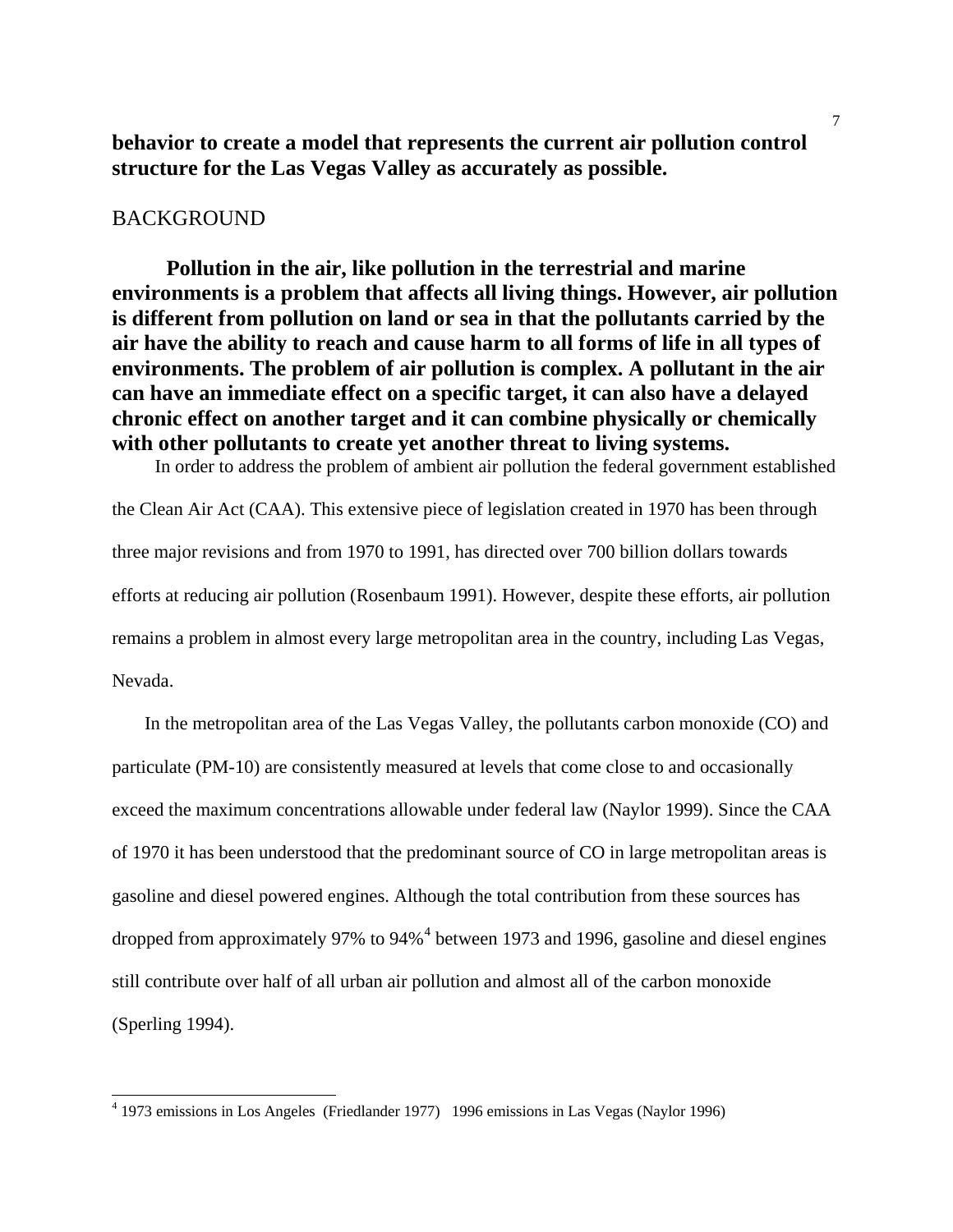In order to formulate an understanding of how pollution control operates in the Las Vegas Valley, it is necessary to first examine each different stakeholder group involved in air pollution and control. Understanding the way that the stakeholders define and react to the problem of air pollution will help in an understanding of why the Las Vegas valley maintains high levels of air pollution.

 The major stake holder groups are the federal government, the state government, the county government, the Clark County Health District Air Pollution Control Division, and the resident population of the Las Vegas Valley.

 The federal government's involvement with the problem of air pollution is divided into two main parts. Congress created and continues to modify air pollution law and the Environmental Protection Agency (EPA) administers that law (Worobec & Hogue1992). From the congressional perspective the problem is defined as, polluted air existing in large metropolitan areas. This pollution is at such a significant level that human sickness and death is attributable to its prevalence in ambient air (Dockery et. al, 1993). Congress has explained that the reason for this significant and wide spread pollution problem is the inability of state governments to properly monitor and apply control strategies for polluters. As a result of this determination, Congress produced the Clean Air Act (CAA) which was created in order to allow the federal government to assist state governments in the control and reduction of air pollution. This assistance comes in the form of administrative and policy direction for the states as well as financial and technical assistance. The link between the federal law and the state implementation of that law, is the EPA (Tabb & Malone 1992).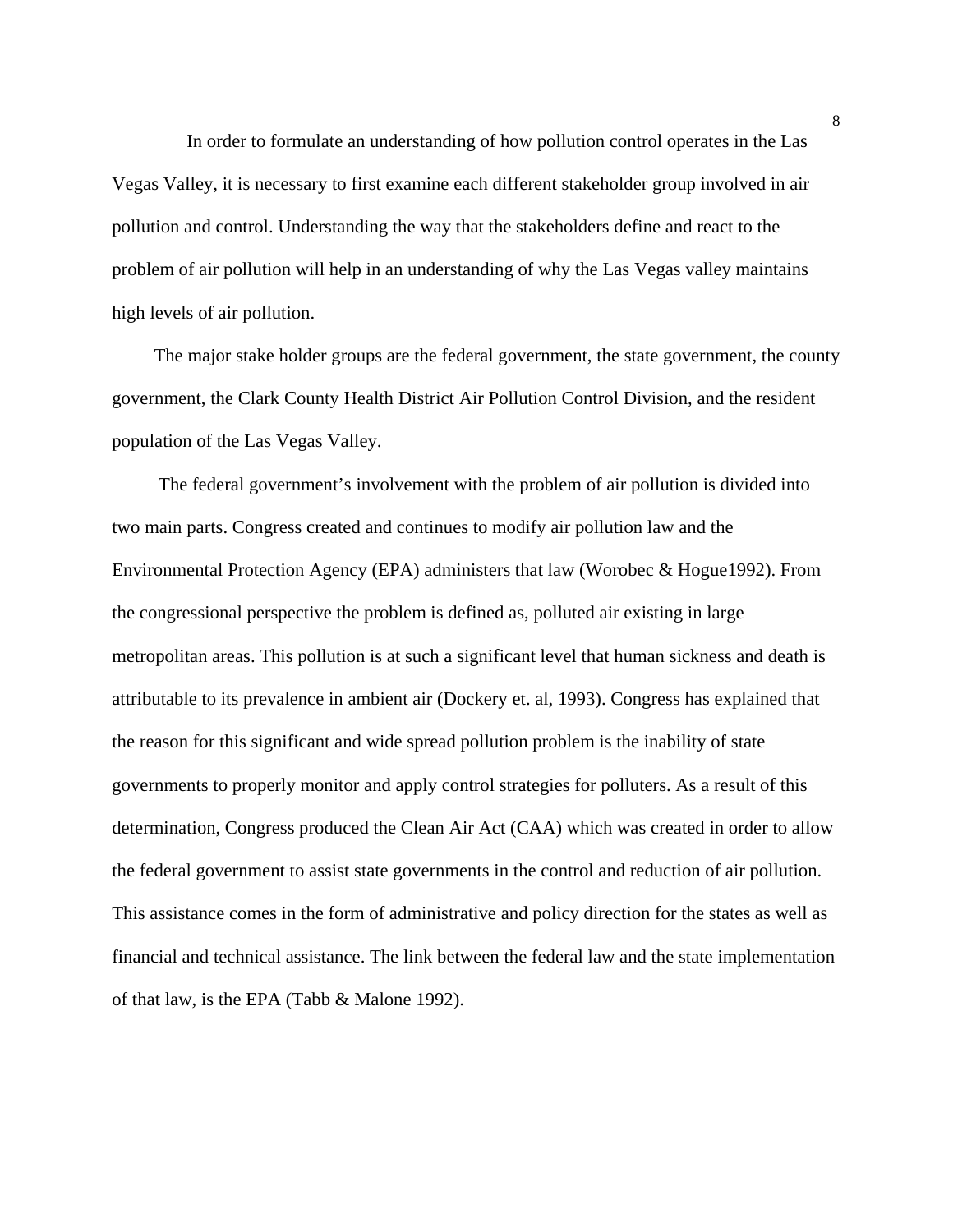The EPA is directed by congress to oversee the implementation of the CAA. This means that the EPA must establish scientific standards for air pollution levels that reduce the negative impact on living systems. In addition to the research, the EPA is responsible for overseeing every aspect of the state's compliance with the Clean Air Act. As a result of this directive the EPA established Air Quality Control Regions (AQCR), which are set up to provide nation wide access for states to the EPA (Rosenbaum 1991). Through this access, states get help and advice from the EPA on how to set up a plan for administering and regulating specific air pollution reduction needed in their area. Once this plan is formulated, the EPA is then required to give official approval or disapproval according to how well the plan functions according to the air pollution guidelines established by the CAA. This places the EPA in a situation where they are required to first consult on a state's action and then pass judgement on that same action. The difficulty with this scenario is that the states can be reluctant and sometimes politically dissuaded from implementing the full force of EPA recommendations, due to the economic magnitude and political lobbying of the industry in question. As a result the EPA faces a challenge in its relationship with the state. The EPA needs the states to be receptive and willing to accept technical and regulatory suggestions, while serving as the authoritative agent of the federal government that will pass judgement the state's adherence to requirements of the CAA.

 The state government of Nevada must complying with the CAA by satisfying the EPA's AQCR #9 in two distinct ways. First, the state must submit and obtain approval for its State Implementation Plan (SIP). Second it must reduce the amount of ambient air pollution in its large metropolitan area, Las Vegas (Tabb & Malone 1992). In order to satisfy these requirements the state of Nevada developed air pollution control laws at the state level, which became part of the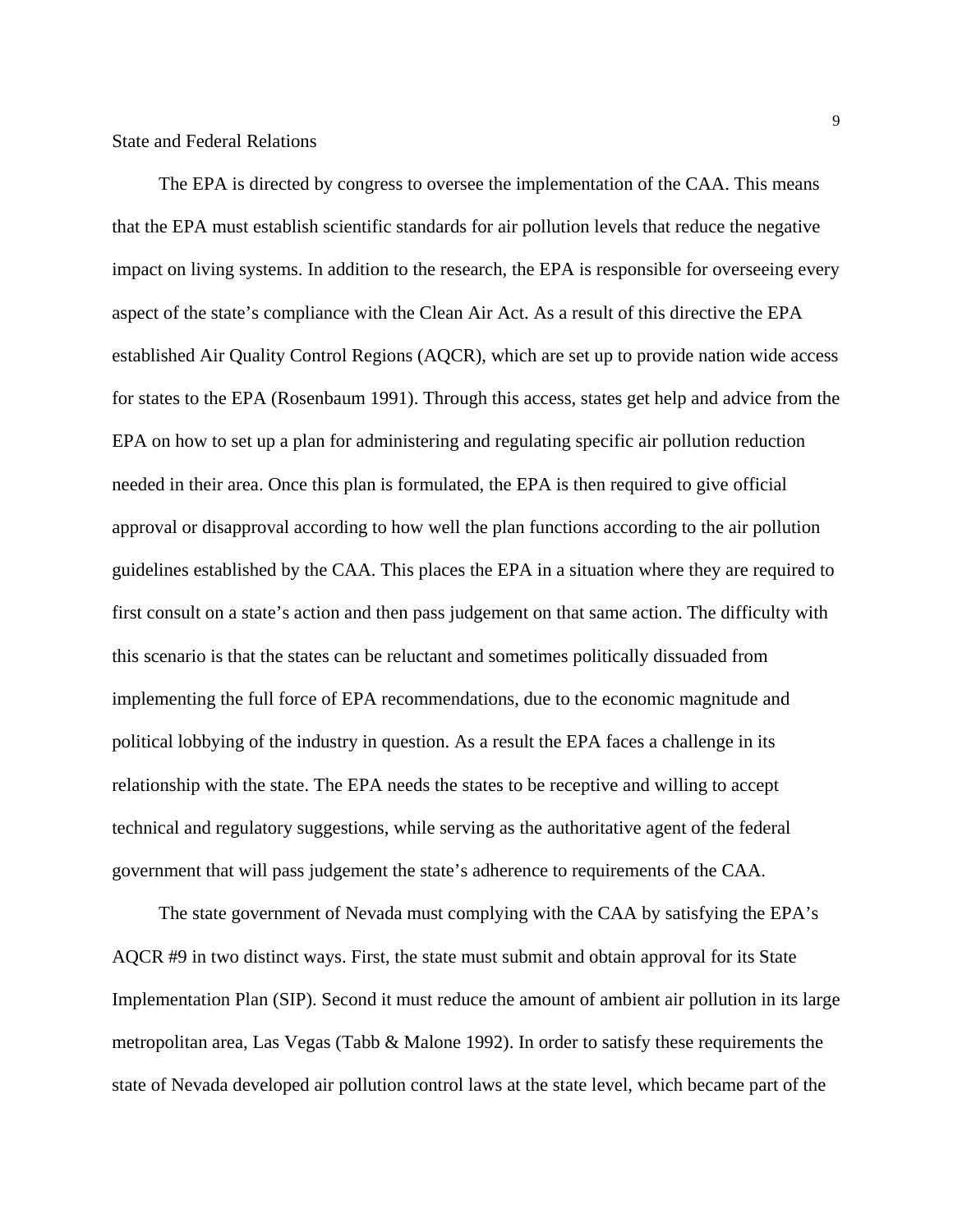Nevada Revised Statutes (NRS). As part of these laws, the state created an air quality enforcement structure that developed an air quality division of the Nevada Department of Conservation and Natural Resources (NDCNR). However, this air quality division does not cover Clark County, instead it defers the responsibility of Clark County to the Clark County Health District. By doing this the state effectively abdicated its direct contact and control for the air pollution in the Las Vegas valley, while still maintaining a plan for air pollution control that included reference to Las Vegas, as part of Clark County, which would be regulated at the county level. The codification of air pollution laws into the NRS and the deferment of responsibility for air pollution in the Las Vegas valley were attempts by the state of Nevada to satisfy the requirements of the CAA by demonstrating that a viable plan for air pollution control had been devised. However, the EPA refused to accept this plan as valid. To date, the beneficiary of the state's plan seems to be the state itself. By passing the responsibility to Clark County, the state avoids the costs and difficulties of controlling a pollution problem that it is unable to address, as well as preserving the positive political relationship with Clark County, which has the majority of economic and political power in the state of Nevada.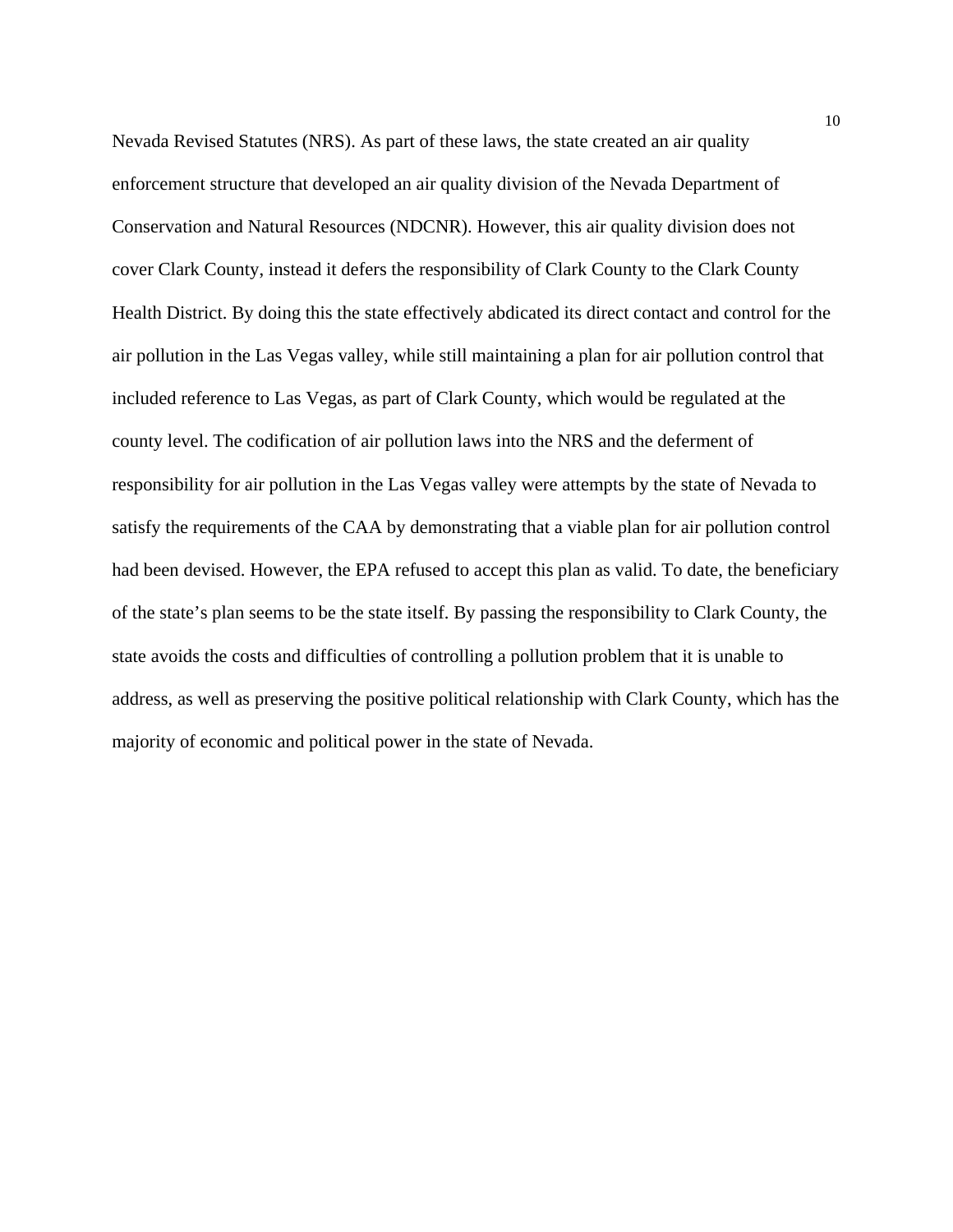# Regional Pollution Control

 **The Clark County Health District Air Pollution Control Division (CCHD APCD) is required by the NRS to control pollution in the Las Vegas valley. The control strategy that the CCHD APCD adopted was partly EPA recommended, such as monitoring stations, field agents for enforcement and monetary penalties for violations. However, as the second draft of the CCHD APCD's enforcement and compliance policy manual shows in its mission statement, there is a strategic focus on " the needs of the regulated community." This demonstrates the expanded view of the air pollution problem that the CCHD APCD maintains. While the CAA, the EPA guidelines and the NRS have language that is singular in purpose, i.e. to protect human health, the CCHD APCD broadens the focus to also protect the economic health of the polluter. As a result, several steps have been taken to encourage industry, despite the EPA and the requirements of the CAA. Diesel engines, which emit CO and PM-10 in amounts that are above EPA recommendations, are encouraged to be brought into the state of Nevada when other states such as California and Arizona have passed legislation that prevents their operation (Mahal 1999). In addition, monetary penalties for air pollution violations by industry are rarely enforced. A review of the 1996 minutes from several APCD meetings dealing with air pollution violations by industry show that a majority of the monetary penalties for the construction industry are reduced to minimum amounts.**

 **The structure of the CCHD APCD seems to be addressing the letter of the law rather than its intent. The CAA and the EPA regulations require the CCHD APCD to minimize the number of times per year that pollution is measured in excess of the federal standard. A review of newspaper articles, public presentations and the public documents produced by the CCHD APCD reveal that the majority of actions are directed at reducing the amount of pollution measured in ambient air[5](#page-11-0) , rather than reducing the amount of pollution present in ambient air. One example of this was the monitoring station located at Charleston and 29th street, which detected CO in excess of the federal standard. As a result the CCHD APCD invested resources into petitioning the EPA for modifications to the site and an extension of time before the EPA imposed sanctions as a result of the data from that site. After 8 months of attempting to minimize the amount of CO measured at the site, an alternate site was set up at Sunrise Acres** 

<span id="page-11-0"></span> <sup>5</sup> (Rogers 1996) (Manning 1996) (Naylor 1996)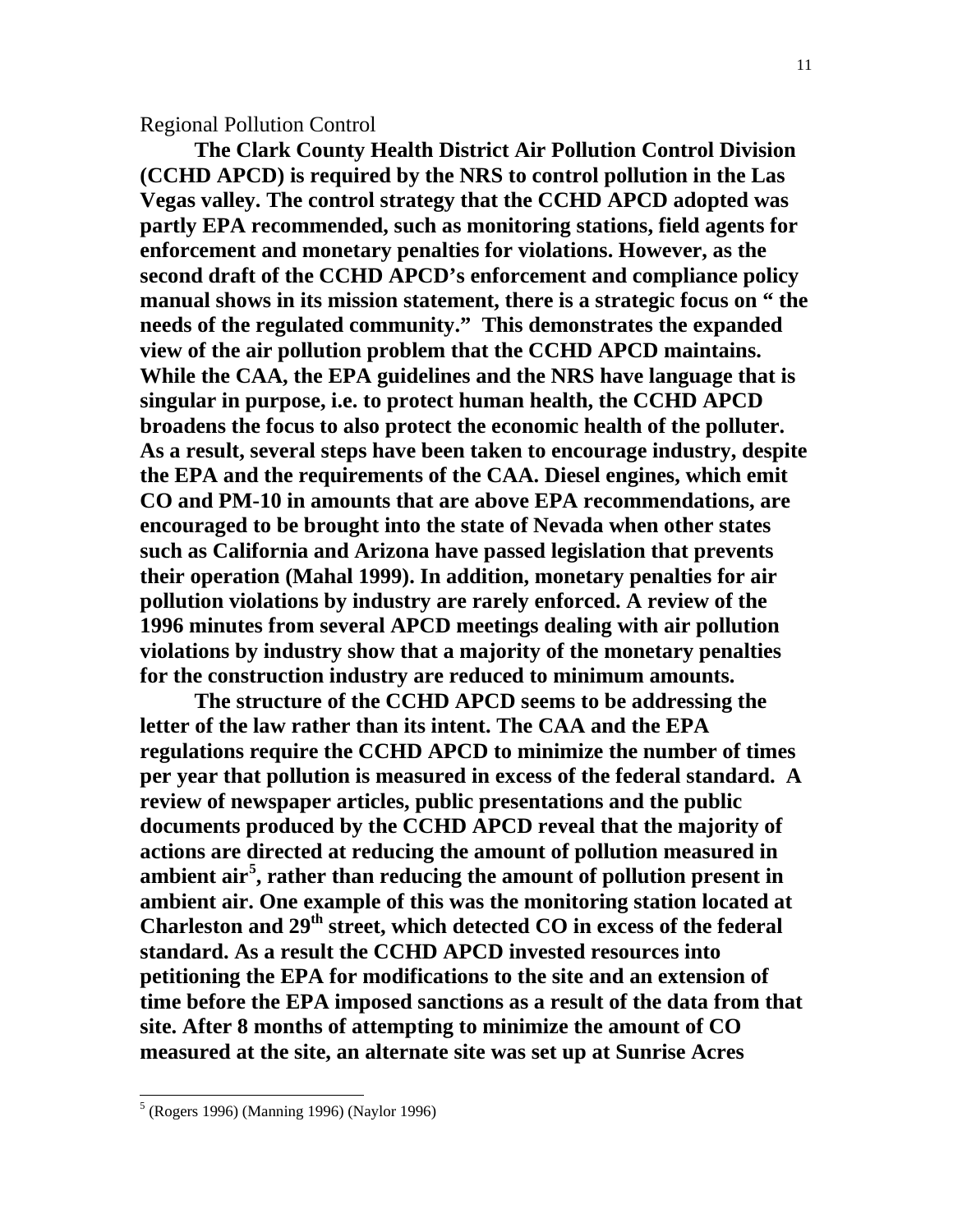**elementary school. The alternate site was the result of a compromise between the CCHD APCD and the EPA to determine if the original site was detecting anomalies in CO levels. The new site detected levels that were higher than the original site (Manning 1996).** 

 **A review of CCHD APCD data reveals several interesting trends. Over the last 20 years, from 1980 to 1995, there have been significant reductions in CO air pollution as reflected in a reduction in the number of exceedances per year, while at the same time the population of the Las Vegas Valley has increased significantly. As Daniel Sperling points out in his book** *Future Drive* **(1994), the combination of more stringent emissions standards, reformulated gasoline, and the phasing out of older cars from the fleet has resulted in a nation wide reduction in average vehicle emissions of some 75 % between the 1960's and 1990's. This coincides with a 90% decrease in exceedances nation wide between 1970 and 1991(Shrouds 1994). Most likely the reason for the decline in exceedances in Las Vegas between 1980 and 1995, can also be attributed to reduced vehicle emissions. However, the last 5 years, from 1995 to the present, the number of exceedances per year has begun to fluctuate between 1 and 4 per year. If the effectiveness of air pollution control has in fact leveled off, as Sperling suggests, then a drastic increase in air pollution is possible as the population of the Las Vegas Valley is projected to more than double during the next 25 years, from year 2000 to 2025. Even if population estimates are not reached, it is possible that current air pollution control strategies have reached a threshold for effectiveness. In addition, the central mechanism in the CAA for controlling air pollution is a reduction in vehicle usage, and to date, studies have demonstrated that the maximum reductions achieved through the CAA incentives and disincentives, are between .5 and 2 percent of total daily vehicle usage (Sperling 1994).**

 **The resident population of the Las Vegas valley also holds a stake in the valley's air pollution problem as they contribute to and suffer the effects from ambient air pollution. Members of the population who are also polluters include industry owners and individual automobile owners. Every person who is a polluter is faced with some sort of regulation, which is intended to control the amount of pollution they will release. For an automobile owner this comes in the form of a smog check; for a construction company owner this comes in the form of permits and procedures. While these types of controls burden the**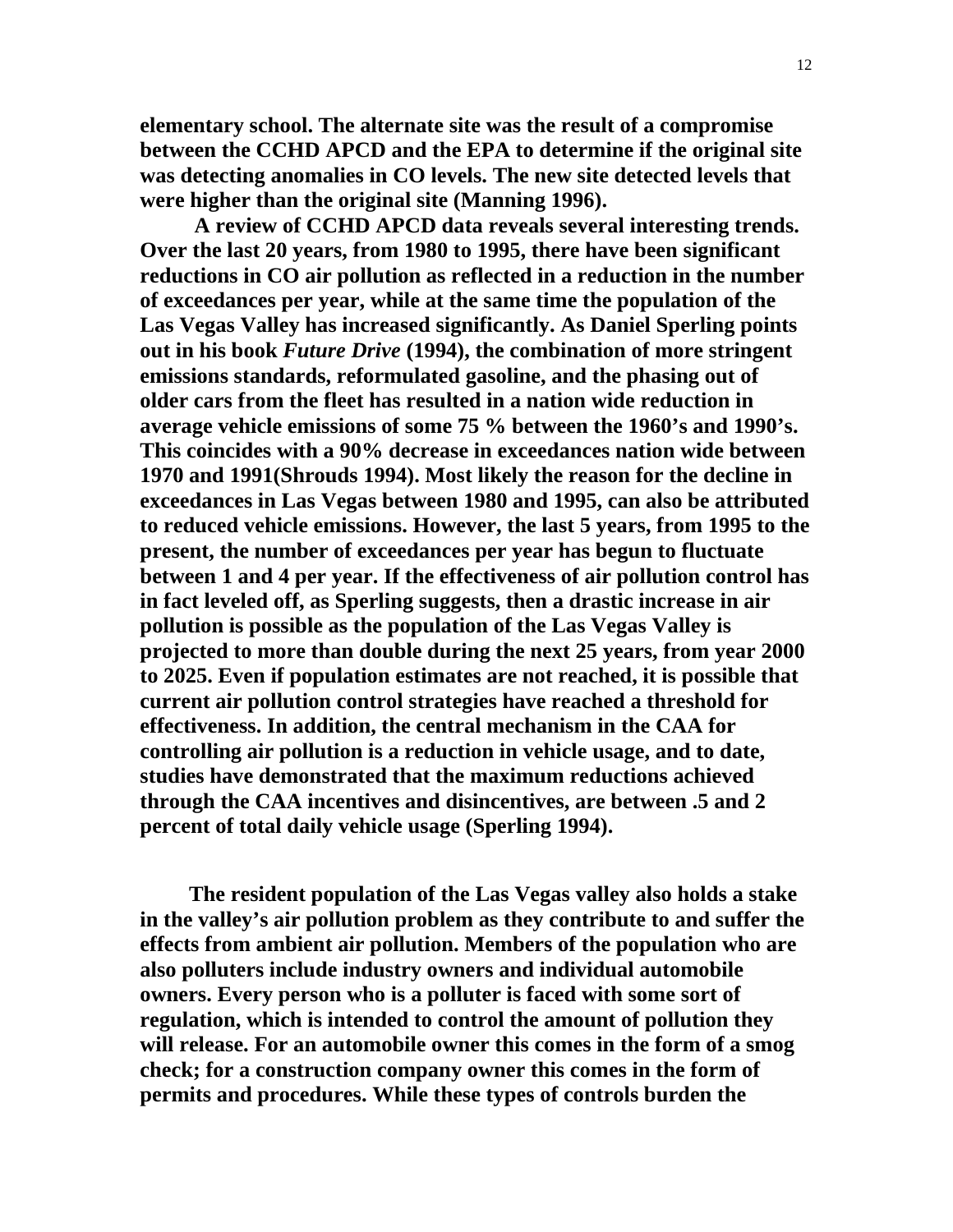**individual, the population as a whole receives the benefits. It is this collective population that is represented by the Clean Air Alliance of Southern Nevada (CAASN). This citizen group views the problem of air pollution in the Las Vegas valley as one that is caused by the failure of the CCHD APCD to actively and aggressively regulate and control industry. CAASN describes this failure to control industrial pollution as a result of the lack of an EPA-approved SIP combined with what they see as the "pro-industry" charter of the CCHD APCD (Greene 1996). CAASN claims that this combination is allowing Clark County to avoid strict adherence to the CAA while providing the appearance of an attempt at compliance.**

The stakeholders that have similar interests are the State of Nevada and Clark

County. They have an existing alliance and have utilized it in the formation and development of the current air pollution control system. By contrast, the EPA and the residential population represented by CAASN are allied in their focus on an effective implementation of the CAA in Clark County. The difficulty for these groups is in their individually weak positions of power. The EPA is attempting to balance its advisor/supervisory role against its role as adjudicator on CAA compliance, while the CAASN is effectively powerless unless they were to bring forth some type of pressure such as a successful lawsuit in federal court, or a significant amount of public pressure.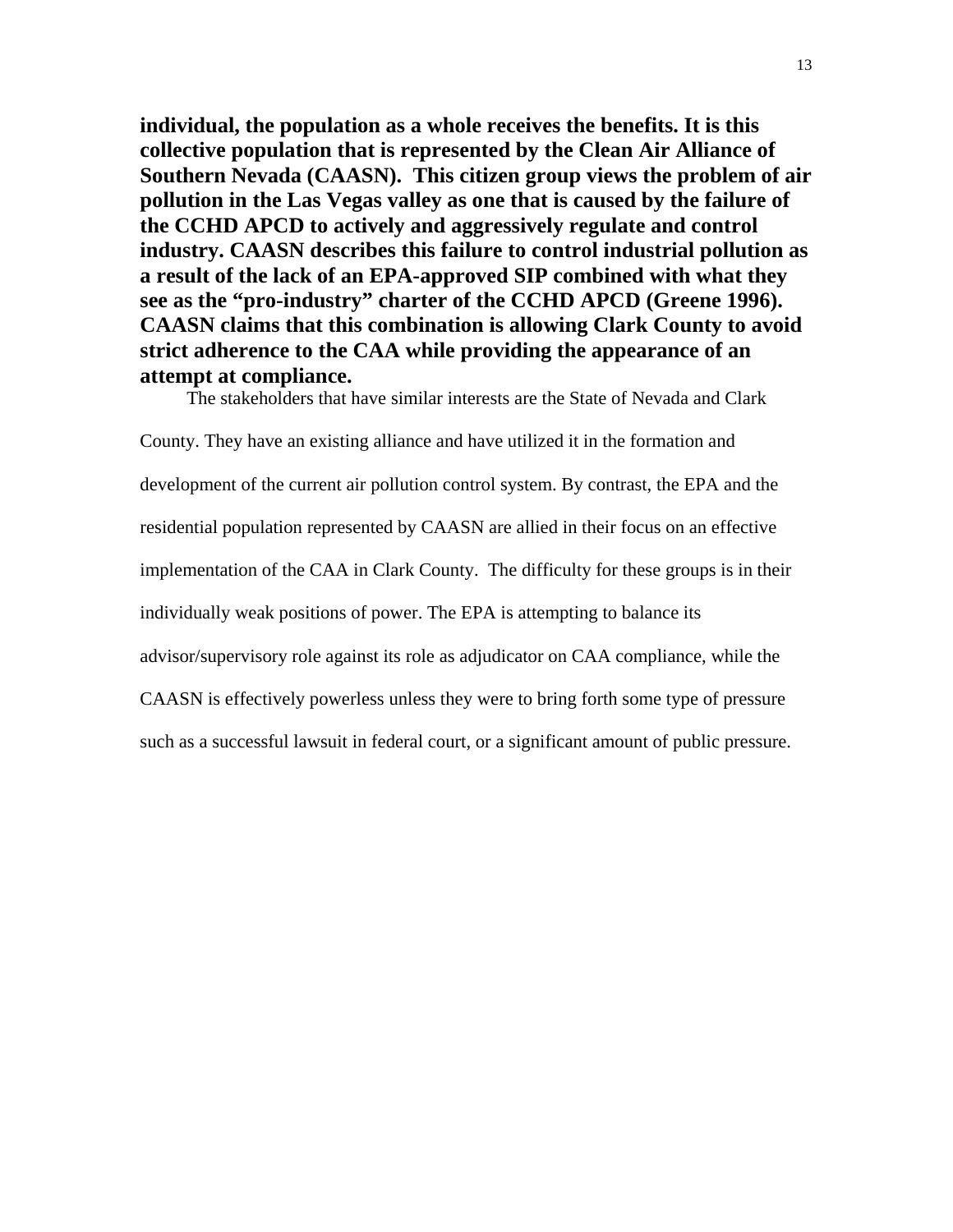#### MATERIALS & METHODS

 In order to study the present structure and its behavioral possibilities for future air pollution control in the Las Vegas Valley, I have employed systemic environmental analysis. I constructed a model that attempts to reproduce the general trends in behavior of the pollution control system in the Las Vegas Valley for the period between 1992 and 1999. I then ran the model 60 years into the future to the year 2059 to test the hypothesis that the current structure will be unable to minimize exceedances as the population increases.

 The modeling program used is called VensimPLE.32. The general guidelines followed for model construction come from the fundamental principles of the System Dynamics (SD) approach (Ford 1999). The first step is to describe the general problem that is being studied. In this problem statement the problematic trend is represented by a graph that shows behavior over time. This is referred to as the reference mode. The next step is to develop a dynamic hypothesis about what is causing the observed trend based on the SD concept that the behavior is caused by the structure. Next, a diagram is constructed called the causal loop diagram, which represents the factors involved in the problem statement, reference mode and dynamic hypothesis. From the causal loop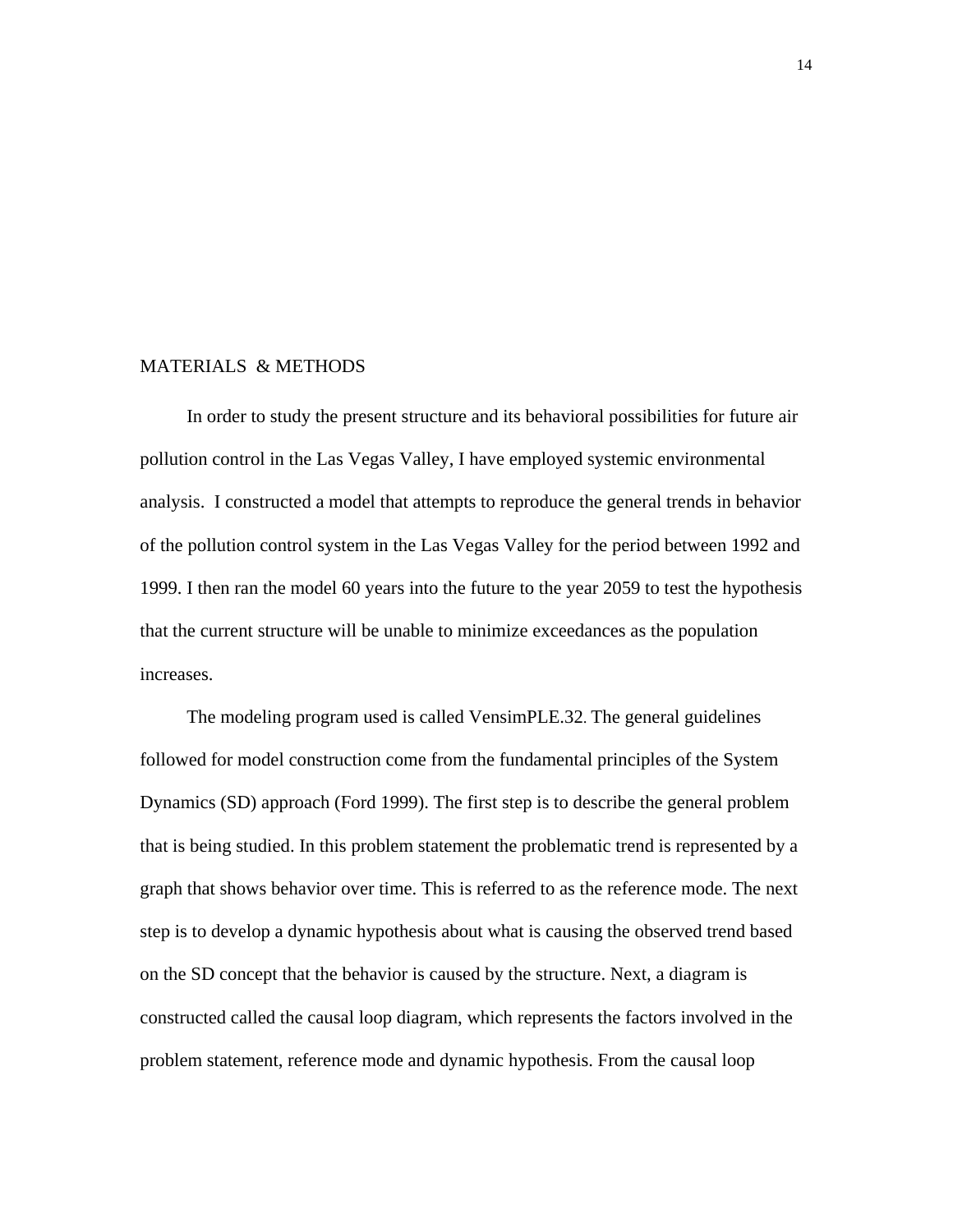diagram and all other sources of information the computer model, referred to as the stock and flow diagram, is developed.

# Problem Statement

 During the past 20 years, the Las Vegas Valley has experienced a reduction in the number of days per year that the level of carbon monoxide in ambient air exceeds the maximum level allowable by federal regulations. However, the past 7 years demonstrate that this trend has changed to an oscillation in the number of exceedances per year fluctuating between 1 and 4.

 The trend established over the last 7 years is a problem for two reasons. First, the ideal number of exceedances per year is zero, meaning that air quality always meets Federal standards. Any number of exceedances above zero indicates that air quality is worse than Federal standards at some given time during that year. Second, as the population in the Las Vegas Valley continues to expand, releases of pollution could also rise as the number of vehicles operated in the valley increases in direct proportion to the population growth.

#### Reference Mode

 The reference graph (Fig. 1) displays the trend in number of days per year that the Las Vegas Valley exceeds the maximum level for carbon monoxide in ambient air between 1992 and 1999.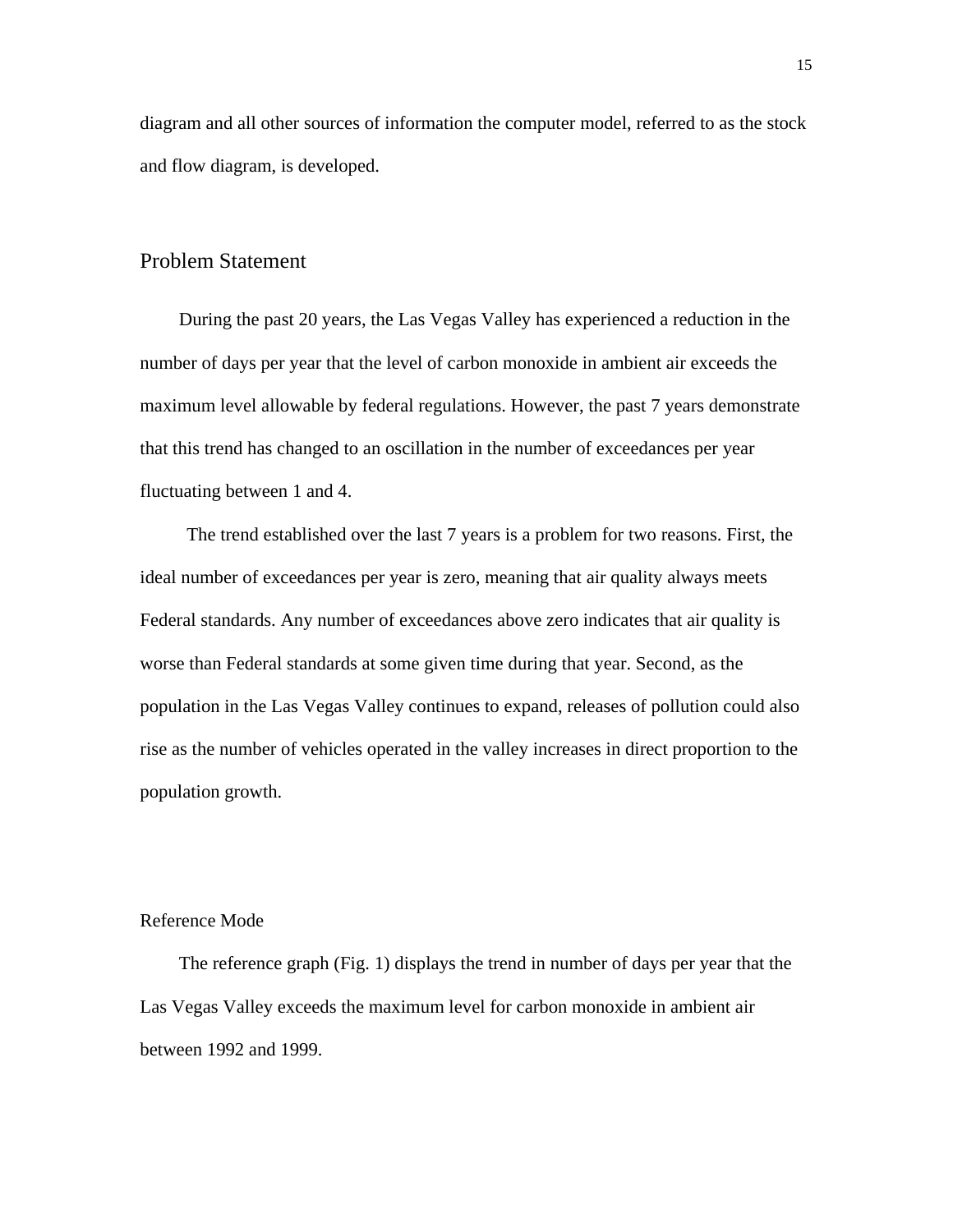# **(Fig. 1 Reference Mode Graph)**

**ACTUAL EXCEEDANCES**

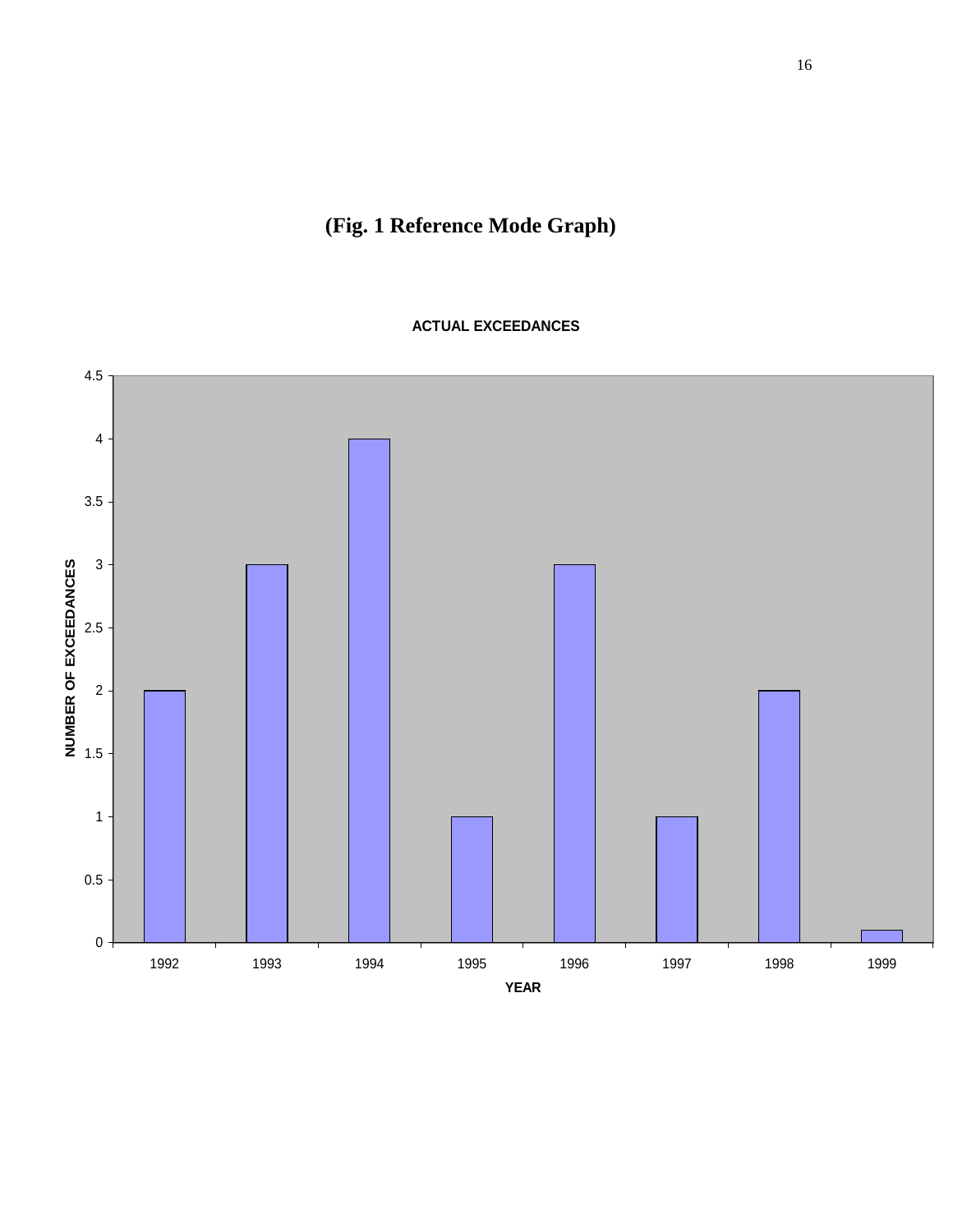Dynamic Hypothesis

 **(Fig. 2)**

 **The Las Vegas Valley maintains a significant level of ambient air pollution. The pollutants, carbon monoxide (CO) and particulate (PM-10) are consistently measured at levels which come close to and occasionally exceed the maximum concentrations allowable under federal law. The sources of these pollutants are all related to the extensive growth that has taken place in the valley over the last 20 years. The significant number of automobiles now in the valley is responsible for the majority of the CO, and the wide spread construction activities are responsible for the majority of the PM-10. For the purpose of constructing a dynamic model that represents the behavior of the pollution control system in the valley, the pollutant CO will be used.**

 **In order to address the problem of urban air pollution, the federal government established laws that require states to work with the EPA to formulate and implement pollution control strategies. In the Las Vegas Valley, the Clark County Health District Air Pollution Control Division (CCHD APCD) is the agency responsible for implementing federal regulations. An examination of the public information provided by the CCHD APCD reveals that there is a focus on minimizing the number of days per year that CO exceeds the federal limit. An examination of newspaper articles reveals that the information that the public receives concerning air pollution also focuses on the exceedances of federal standards. This results in a situation where the CCHD APCD is the agency responsible for reducing overall levels of ambient air pollution, as well as minimizing the number of times that pollution levels exceed federal standards. Because both the federal and public pressures center on exceedances, priority is given to actions that reduce exceedances rather than long term strategies to reduce overall levels of ambient air pollution.** 

 **The significant decrease in exceedances from 1981 to 1991 coincides with the implementation of stricter emission standards for new cars, as well as emission monitoring of existing vehicles. By 1992, federal emission standards had been maximized, and the trend of decreasing exceedances had leveled off to a fluctuating number of exceedances per year between 1 and 4. This should then result in an**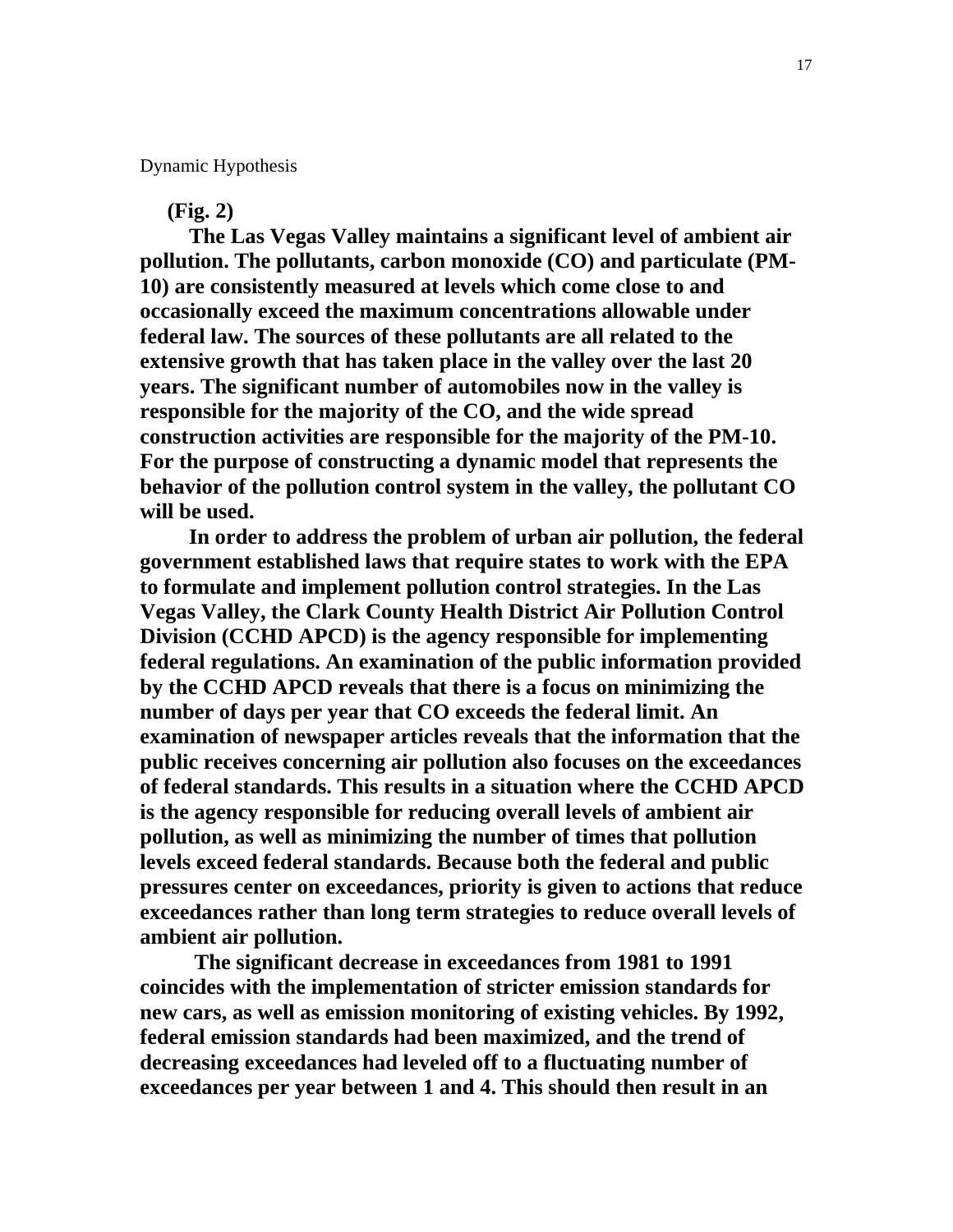**increase in exceedances as the population of the valley increase, which will increase the number of automobiles in use.**

 **The result of these basic factors is a pollution control system, which is centered on the short-term goal of minimizing exceedances per year. When exceedances increase, the CCHD APCD is pressured by the EPA and the public to reduce the exceedances. The actions produced by the APCD are targeted at minimizing the amounts of pollution that is measured. As a result, the exceedances are minimized in the short term. However, as the population continues to grow, pollution levels continue to increase, which lead to exceedances. The CCHD APCD responds with addition short-term action s to reduce exceedances, which minimizes the number of exceedances in the short term but does not address the longterm pollution levels. As the population continues to grow the cycle repeats until a point where the population is at a level where the amount of pollution produced raises the total level in ambient air to a point where short term actions to reduce exceedances will begin to loose effect.** 



## **(Fig. 2 Causal Loop Diagram)**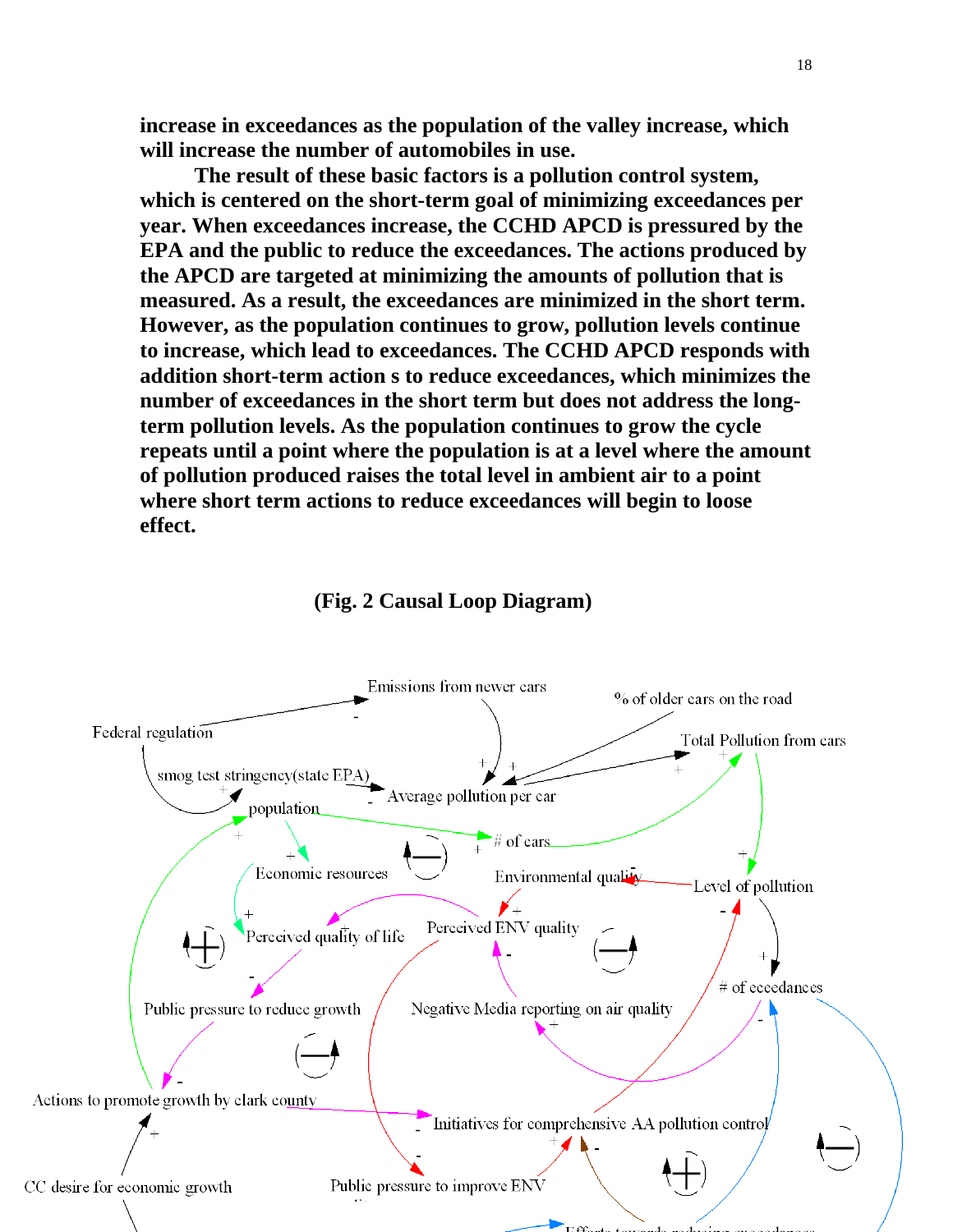### Model Structure

(Fig. 3)

 The purpose of this model is to represent the dynamic behavior involved in pollution control in the Las Vegas Valley. The goal is to represent the dynamic interactions of the CCHD APCD, EPA, the public and the significant population growth, on the number of exceedances per year, which ultimately reflects the overall level of ambient air pollution.

 The model structure is based on a simplistic representation of the air pollution source for CO. In order to simulate the release of CO, which is the trigger for creating exceedances, an assumption is used that the average release of CO per car needs to be represented as a fraction of the total average amount of CO in ambient air per year. The actions of the APCD are also presented in a simplistic manner so that each short-term action to reduce the amount of CO measured, results in the elimination of a certain number of exceedances for that year. As the number of actions increases, the number of exceedances removed increases.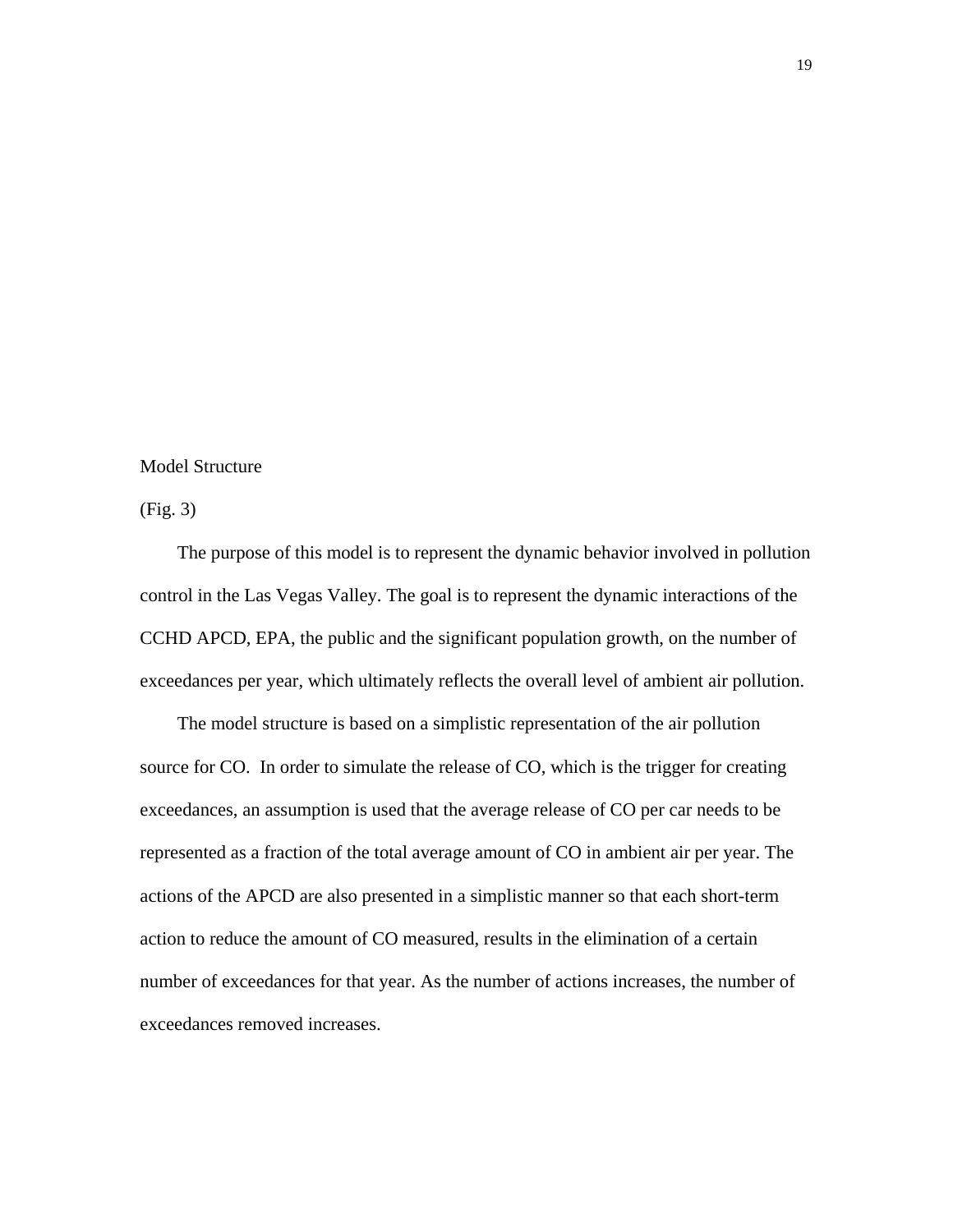The three stocks in the model are population, carbon monoxide and exceedances. As population increases the number of cars in use increases. As the number of cars in use per year increases the average amount of CO produced each year increases. When the average amount of CO produced each year reaches specific levels, it is directly correlated to a specific number of exceedances per average amount of CO per year. When the number of exceedances increase in a year, the EPA applies pressure to the CCHD APCD, which in turn acts to reduce exceedances. When exceedances are reduced, the pressure on the APCD is in turn reduced. In addition to pressuring the APCD, the EPA alerts the public when exceedances increase. The public has many factors, which contribute, to reactions. Economics perceived quality of life and awareness; all combine to result in varying degrees of support for growth, as well as voluntary reduction of automobile usage.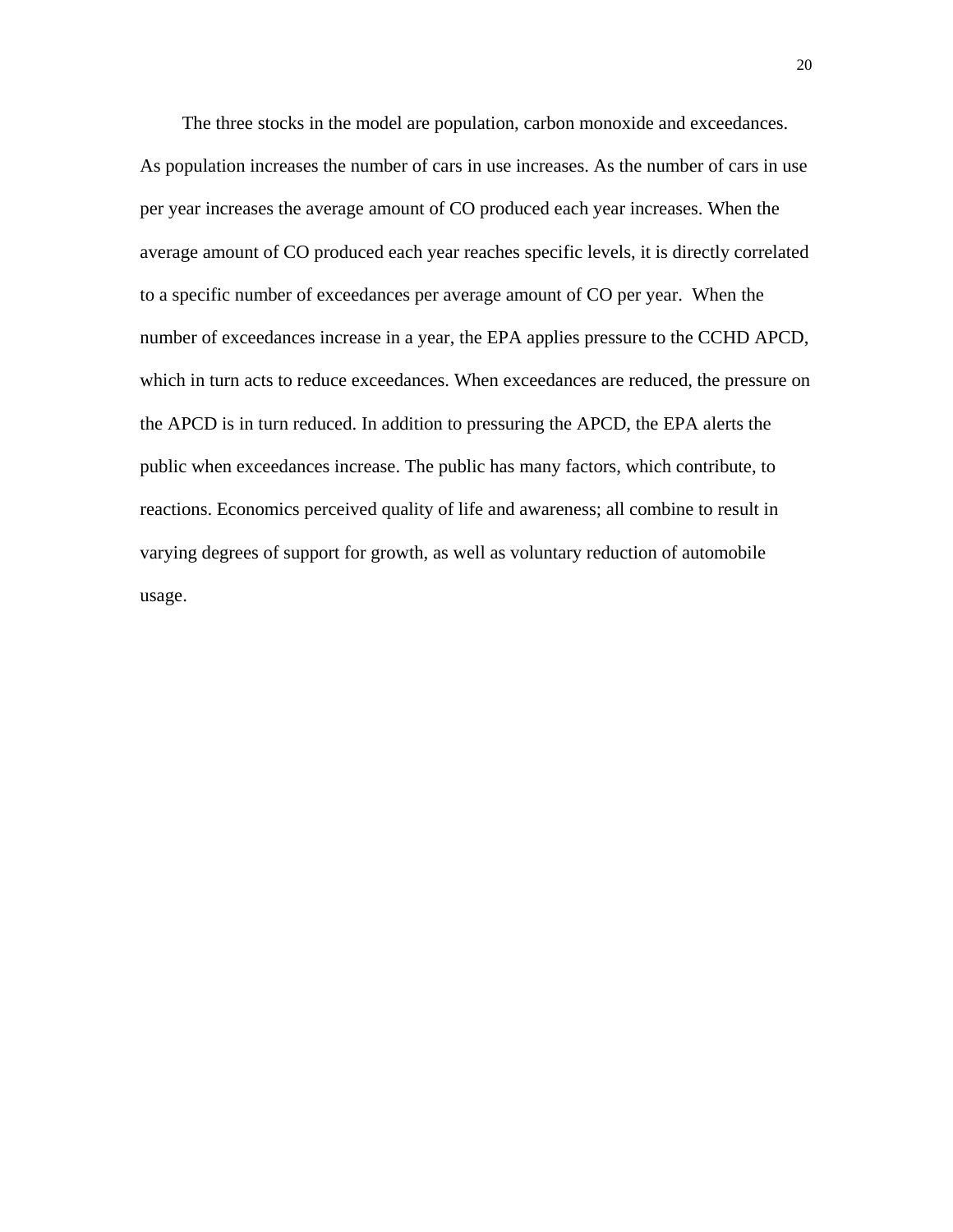

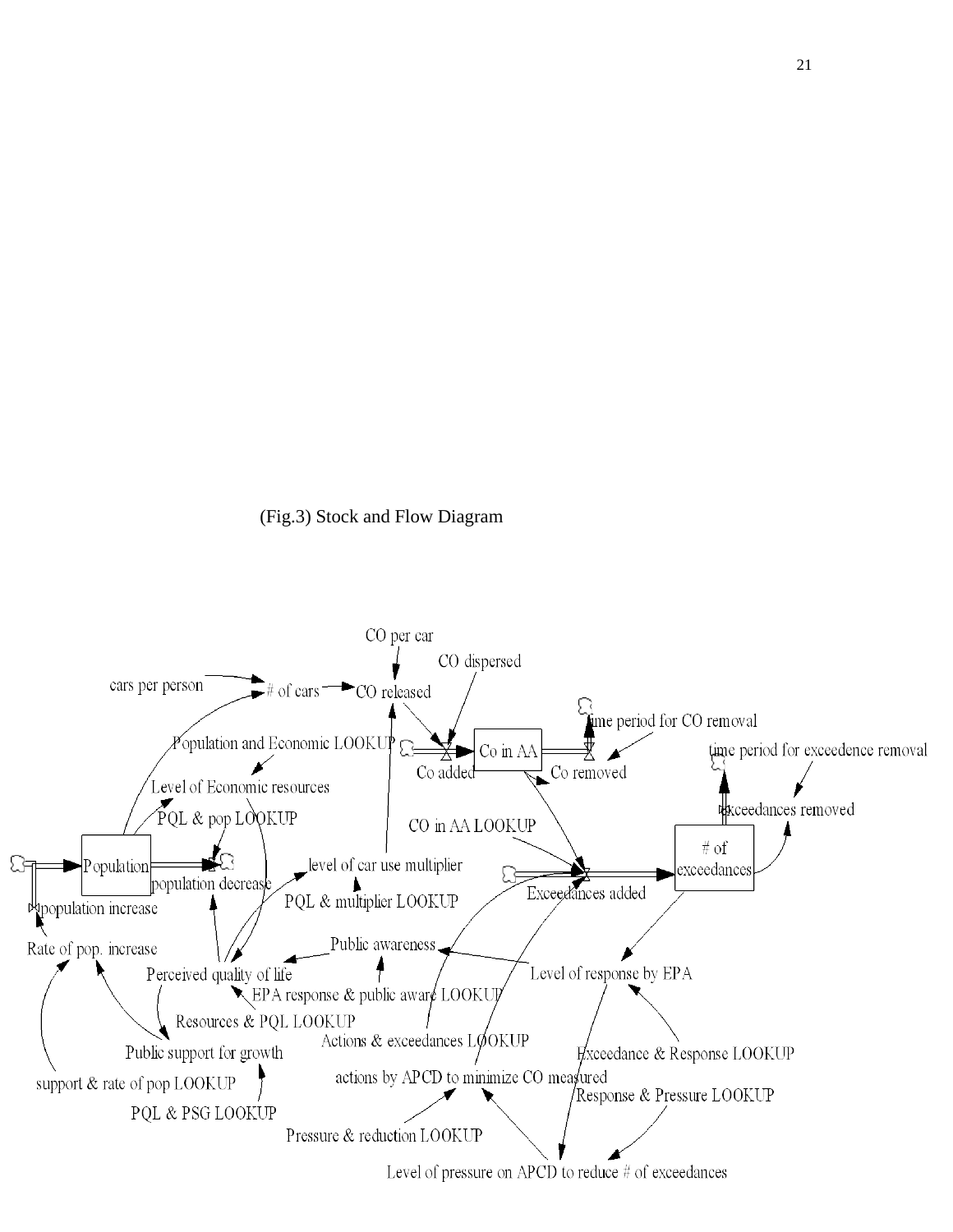# RESULTS

The model was designed to represent the general behavioral characteristics of the air pollution control structure in the Las Vegas Valley from 1992 to 1999. In order to be used as a possible test bed for examining future behavior of the air pollution control structure, the model output needs to display similar behavior to the output of the actual system. The general behavior it generated is displayed in figure 4.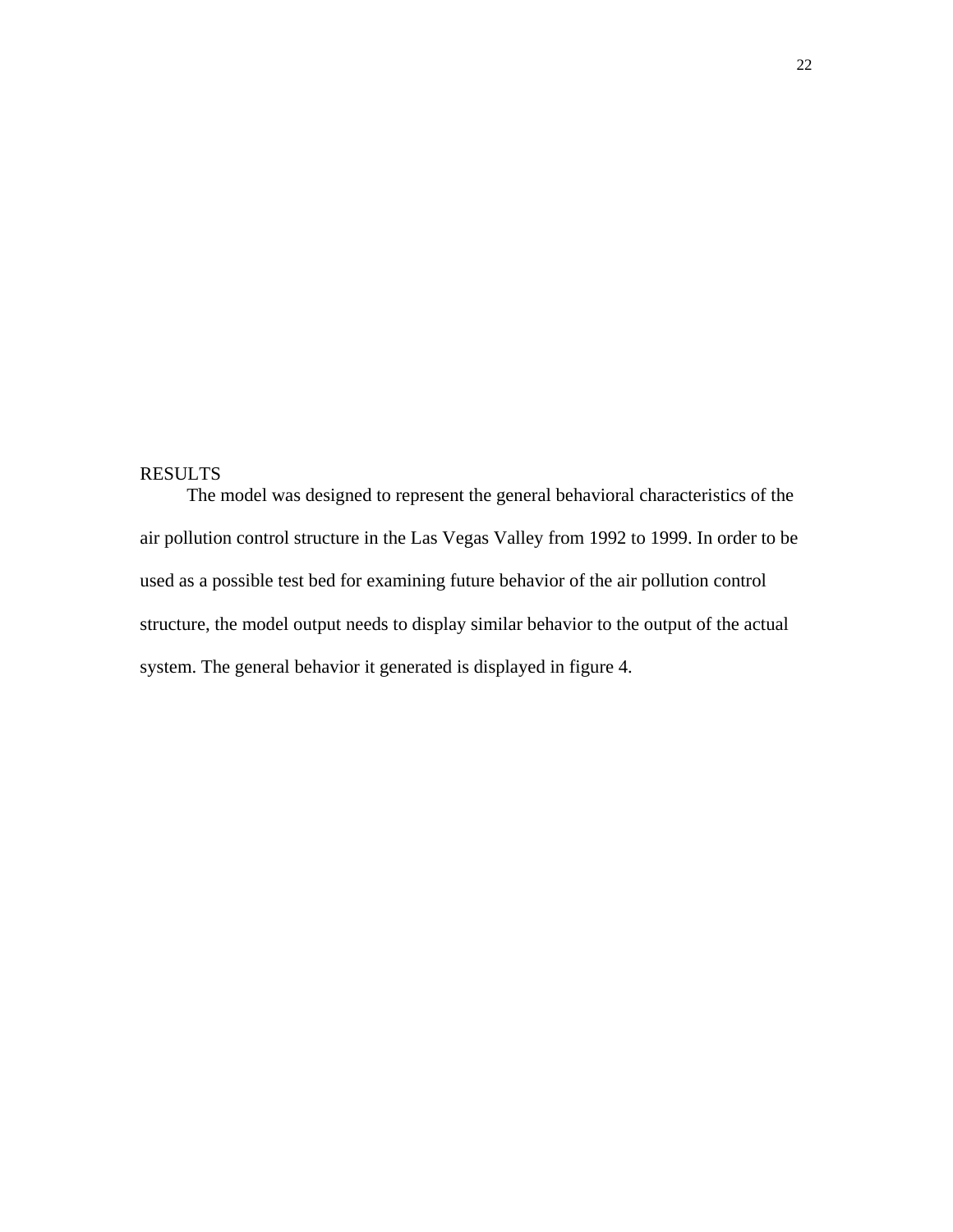**(Fig. 4 MODEL OUTPUT) In addition to the model output represented by figure 4, which is** 

![](_page_23_Figure_1.jpeg)

**EXCEEDANCES FROM MODEL**

**in the same time frame as the reference mode graph, other model outputs were observed. The time period from 1992 until 2059 was tested, and results are represented in figures 5 – 8.** 

 **According to the literature search, the primary mechanism in the CAA for reducing ambient air pollution is the reduction of vehicle usage. To account for this, the model was run in two different modes for the time period between 1992 and 2059. The first mode was without the vehicle usage modifier, and the second mode was with the vehicle usage modifier. When the model was run without the modifier there was no reduction in vehicle usage. When the model was run with the modifier there was a reduction in vehicle usage that ranged from 1 %, up to 10 %.**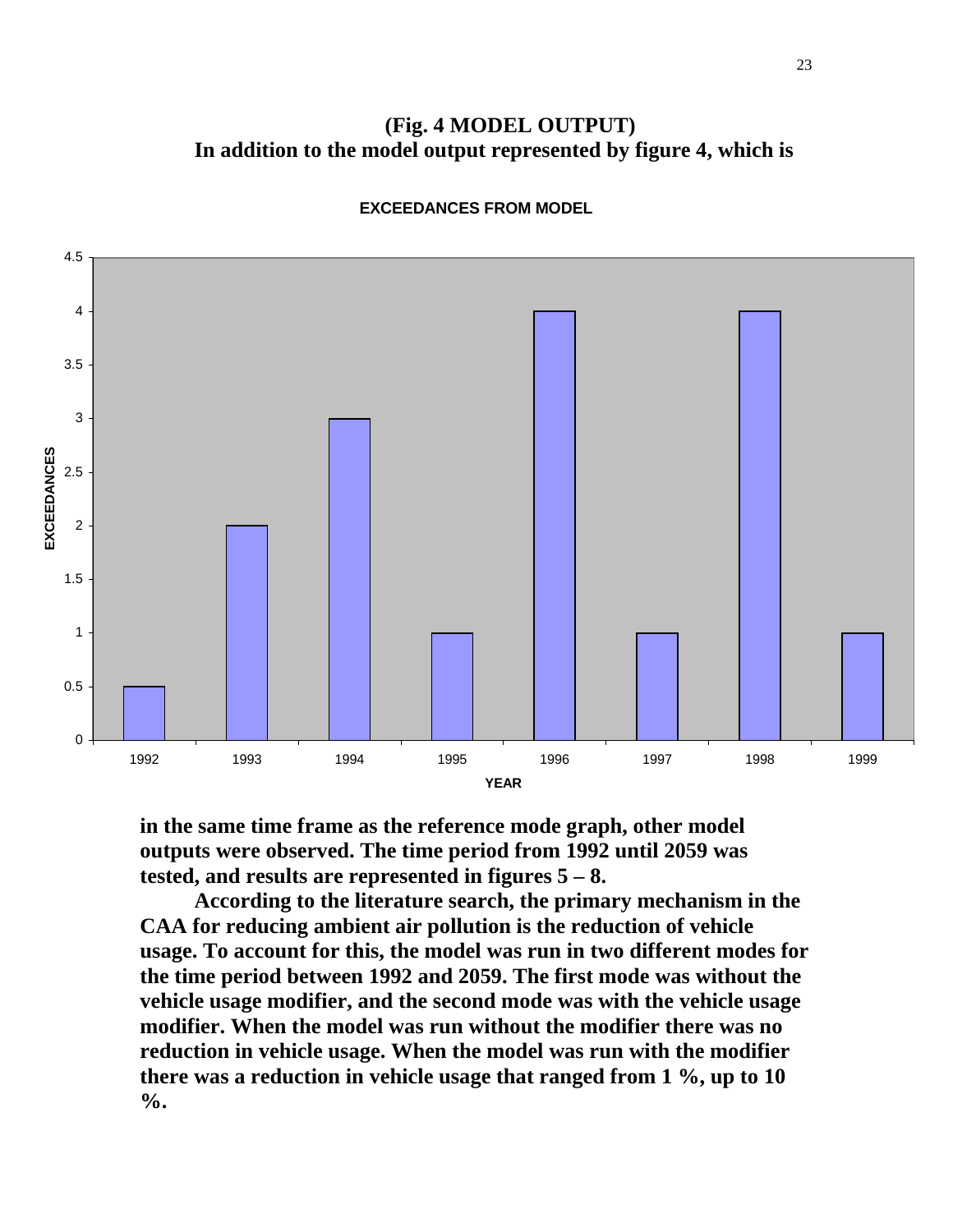# **(Fig. 5 MODEL OUTPUT WITHOUT MODIFIER) (Fig. 6 WITH MODIFIER)**

![](_page_24_Figure_1.jpeg)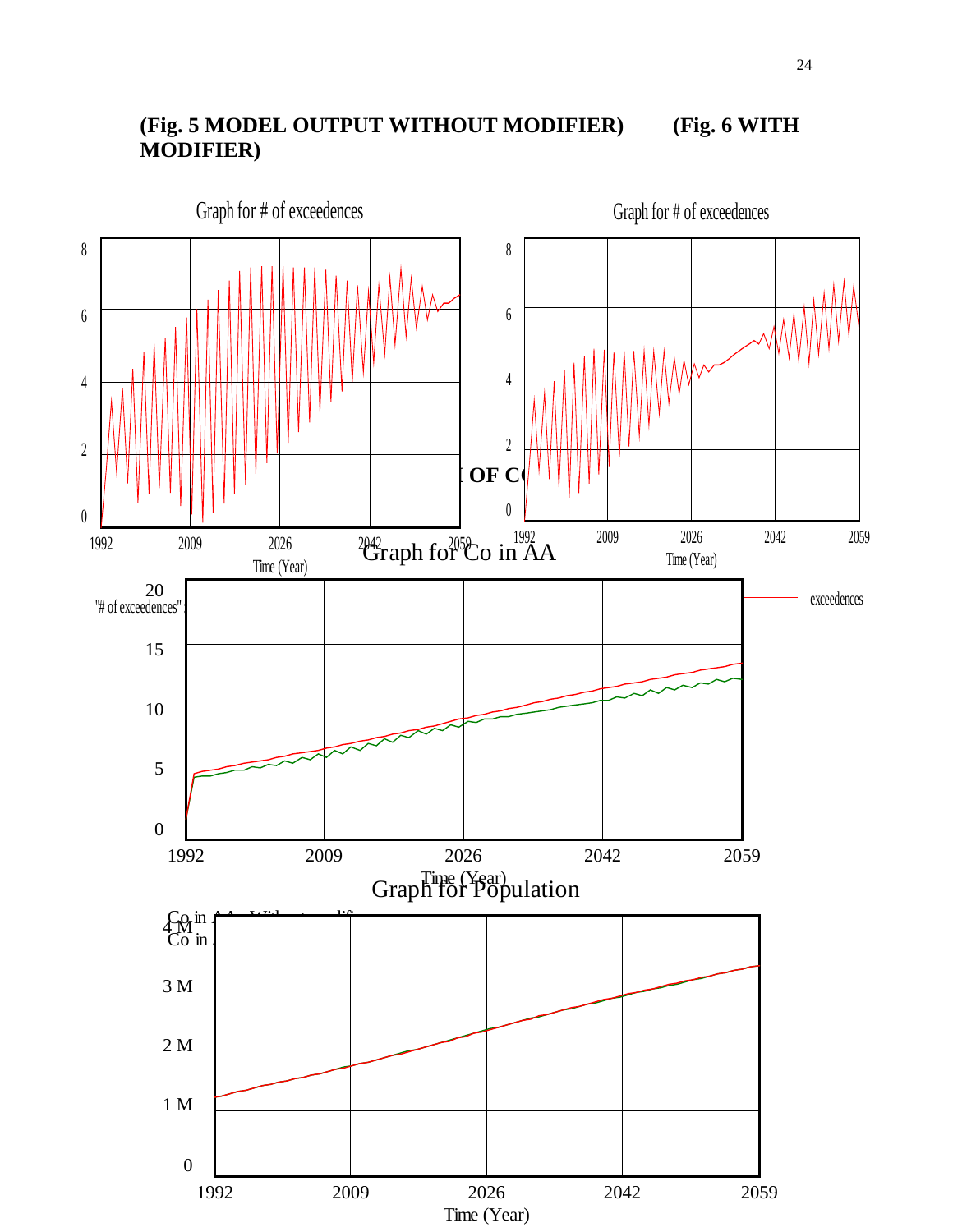#### DISCUSSION

 **While the output of the model does not identically match the numerical data of the reference mode, it does appear to represent the general behavioral characteristics. Both graphs show a general pattern where there is an increase in exceedances for the early 1990's, followed by up and down fluctuations for the remainder of the 1990's decade.** 

(Fig.9 Actual Exceedances) (Fig.10 Model Exceedances)

![](_page_25_Figure_4.jpeg)

**ACTUAL EXCEEDANCES**

#### **EXCEEDANCES FROM MODEL**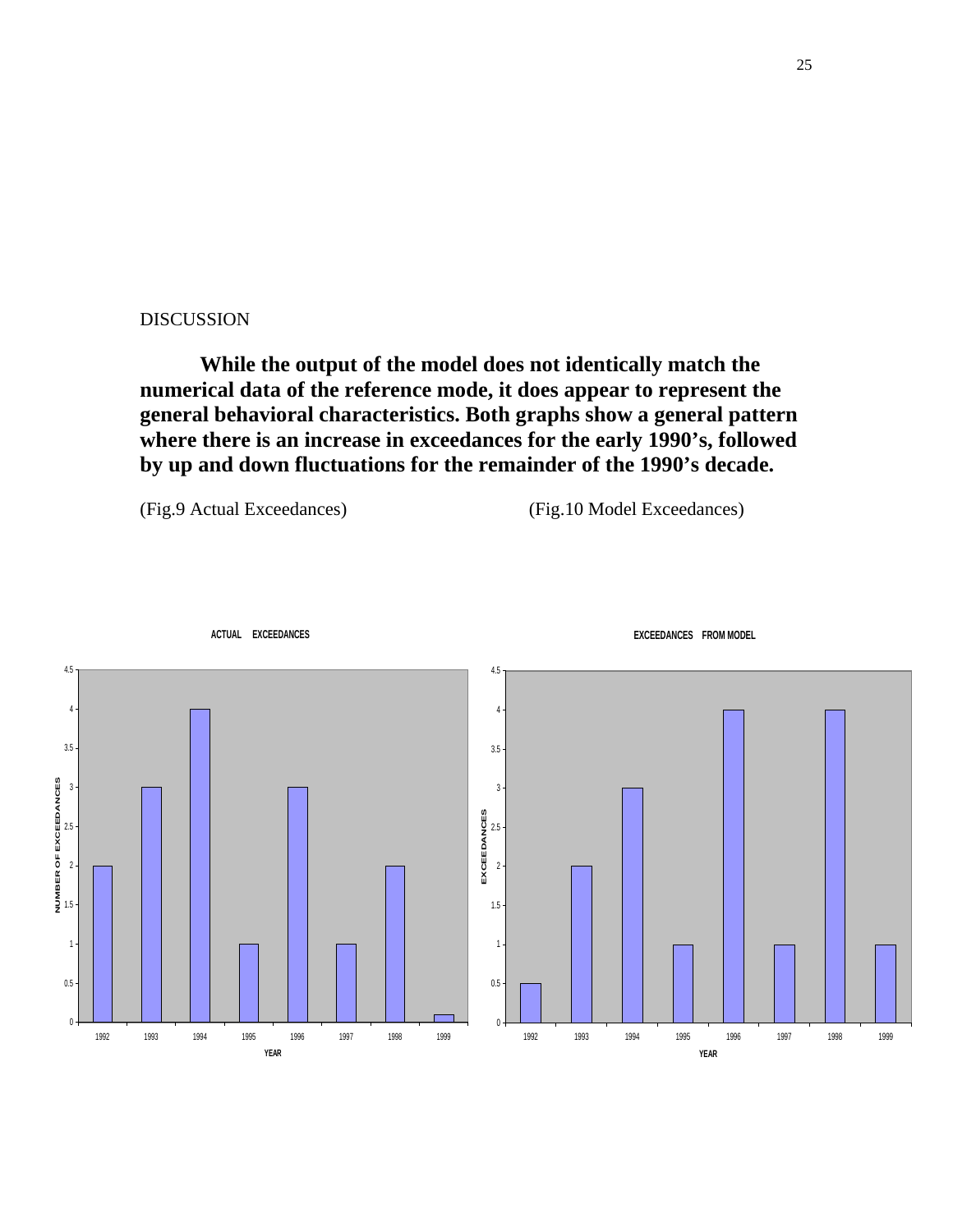**After an investigation into the development and operation of air pollution control in the Las Vegas Valley, I became interested in two basic lines of inquisition. What are the positions and relationships of the entities involved, which make up the air pollution control system in the Las Vegas Valley, and can the current system be effective into the future as the population is projected to increase significantly. After reviewing literature from federal and state law, as well as documentation from the CCHD APCD, I developed some basic premises about the way in which this system operates**.

 **It appears as if the foundation of air pollution control efforts are based on responding to the requirements of the federal law. While this approach is legally correct, it is different from a foundation that is based on reducing present and future releases of pollution into the air. While the CCHD APCD does take some actions toward reducing ambient air pollution, the main orientation is toward satisfying the requirements of the CAA, which includes the need to minimize the number of times per year that pollution levels are measured to be in excess of the federal standards. As a result, the model was developed with this feedback loop, which creates the oscillating pattern of exceedances from year to year.** 

 When the model was run for the time period between 1992 and 2059, the oscillating pattern of exceedances continued and rose steadily. Along with the rise in exceedances, the population rose, according to estimates from the state of Nevada and Clark County.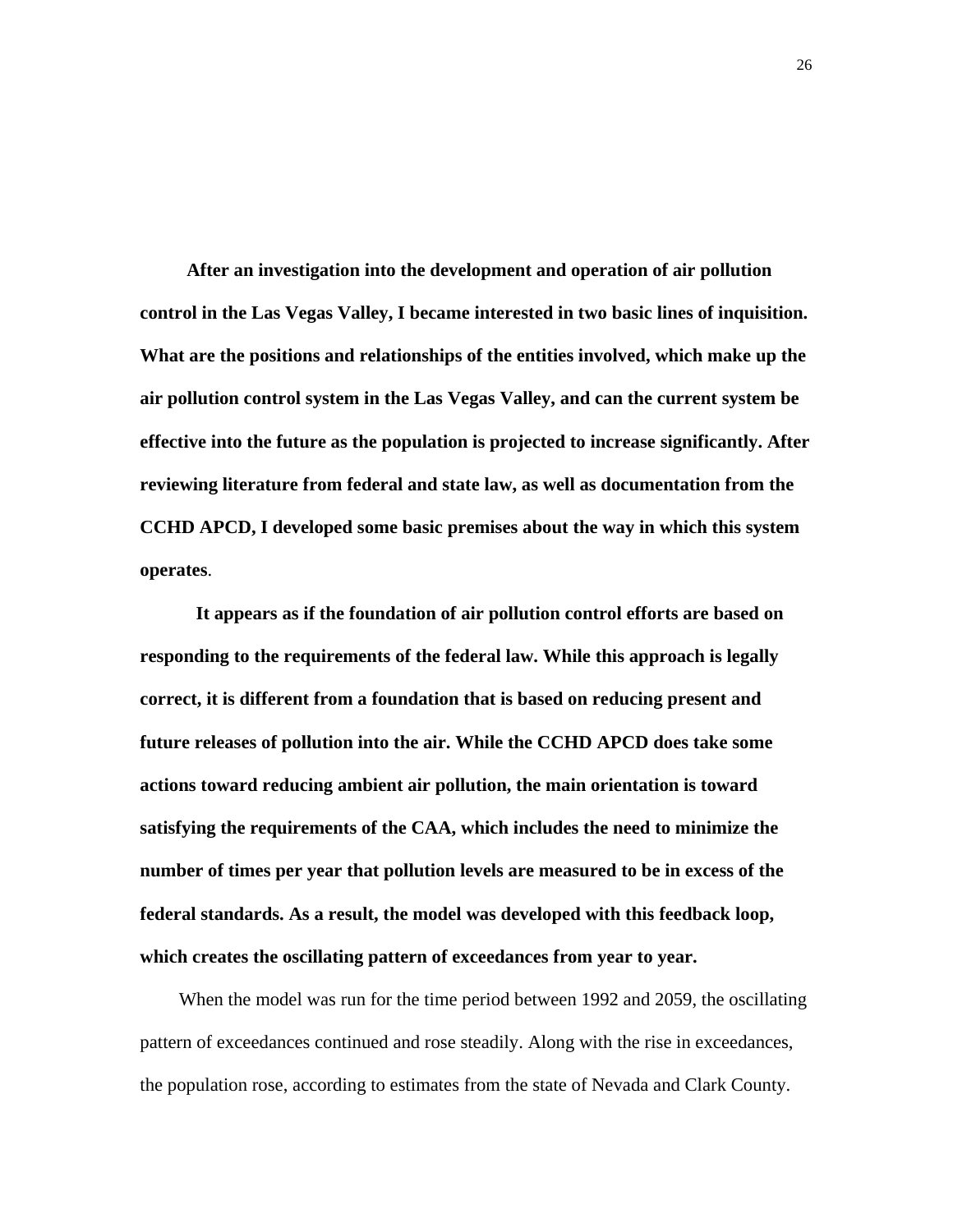And, in conjunction with the increasing population and subsequent increase in vehicle usage, pollution in ambient air rose.

 The results of this analysis suggest the possibility that the current structure will not be able to address future increases in CO pollution. However, there was still one important factor to consider. The primary mechanism in the CAA for addressing urban air pollution such as CO, which comes primarily from automobiles, is the reduction of vehicle usage. As of 1999 the Las Vegas Valley has not yet implemented a comprehensive plan for reducing vehicle usage. Therefore, I wanted to examine what effect this type of plan could have on the output of the model. According to research by the California Air Resources Board the total reduction in vehicle usage attained, as a result of the comprehensive EPA approved plan has been between ½ % and 2 % of all daily travel. In order to test the maximum potential for future operation of the current structure in the Las Vegas Valley, I used a vehicle usage modifier that would reduce vehicle travel across the board by 1% and would further reduce usage up to 10% when exceedances began to rise. These optimistic numbers for vehicle use reduction were used in order to be able to test the established structure given the full implementation of CAA provisions for addressing ambient CO pollution. The result was a slight reduction in exceedances and ambient CO, but the same basic pattern of fluctuation and steady increase was still present (Figs.5, 6&7).

 From the trial runs of the model, with the modifier and without, I concluded that it is a likely possibility that the current structure for air pollution control will be inadequate to address degradation of air quality as the population increases in the future. This suggests to me that one course of action might be to change the actual structure of air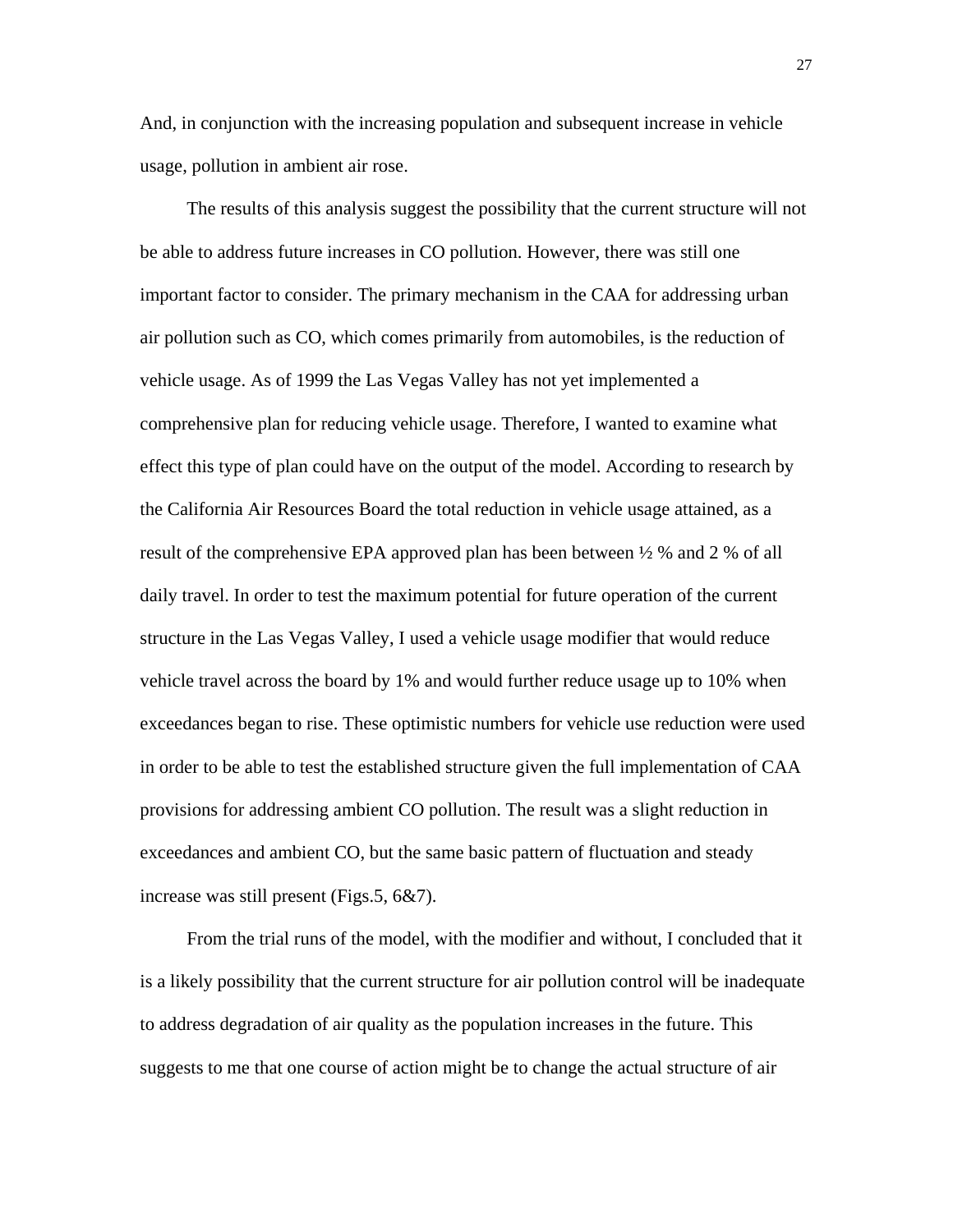pollution control in the valley. When I considered the background information that I studied as well as the model that was constructed, it appeared to me as if the best place to alter the structure was at the point of pollution generation. I believe that a good place to focus future efforts will be to examine ways of eliminating the source of CO pollution. With electric and hybrid electric cars already in production it would seem as if a feasible and highly beneficial structural change in this current system would be the significant elimination of CO emitting vehicles. However, without some type of change in structure, the current system of air pollution control in the Las Vegas Valley will most likely be inadequate to control future increases in carbon monoxide pollution and exceedances as the population increases during the  $21<sup>st</sup>$  century.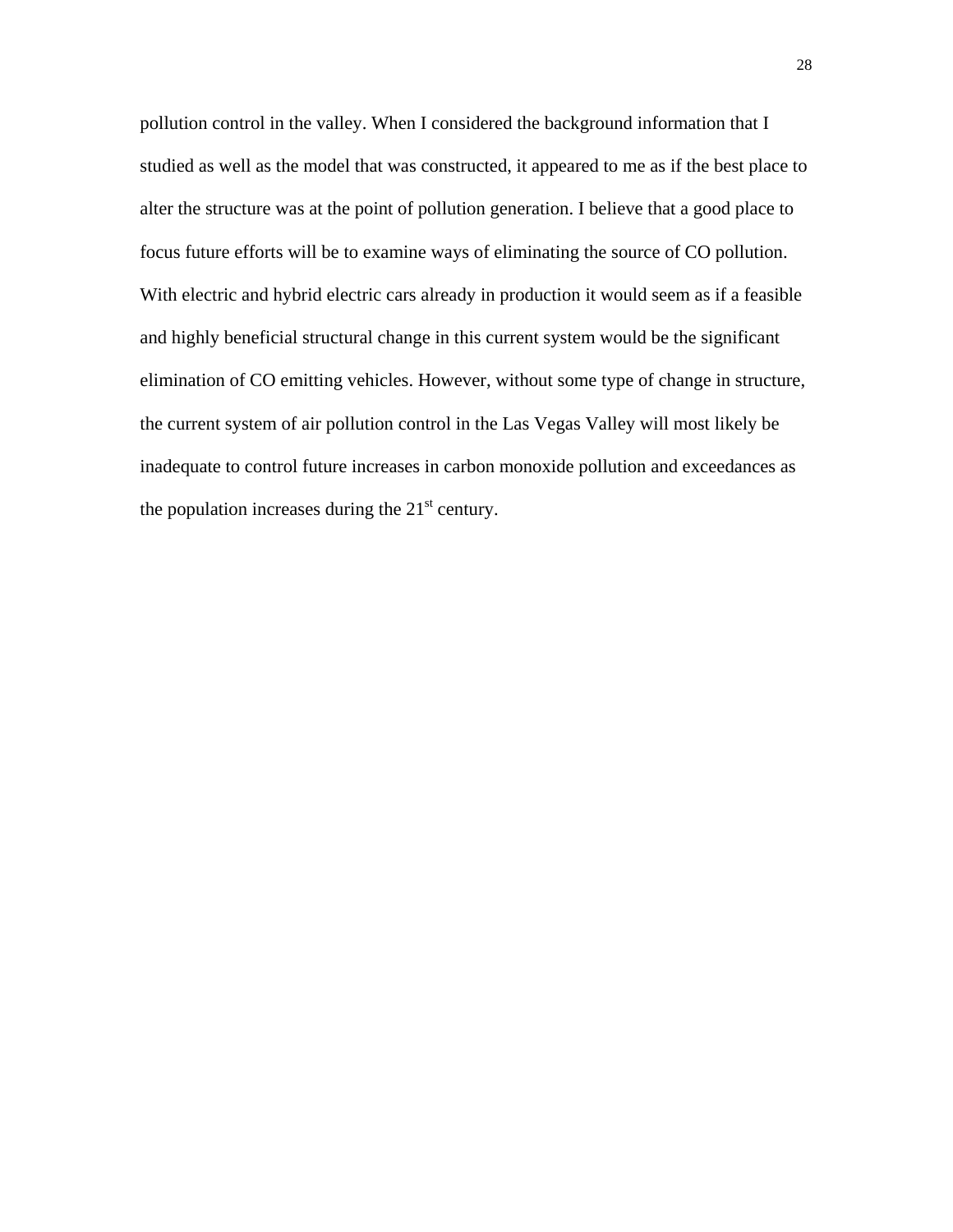#### BIBLIOGRAPHY

- Dockery, D, W.Sc.D., et.al. (1993) An Association Between Air Pollution and Mortality In Six U.S. Cities. *The New England Journal of Medicine*. Vol. 329:1753-1759
- Ford, A. (1999) *Modeling the Environment.* Washington D.C. Island Press. 1-181
- Friedlander, S.K. (1977) *Smoke Dust and Haze.* New York John Wiley & Sons 296
- Greene, S. (1996) *Grass Roots Key to Solving Air Pollution*. Review Journal, August 29,1996 Las Vegas, Nevada. Greeenspun communications.
- Mahal, K. (1999) President of Nevada Seniors Coalition. Personal Interview, January 25, 1999.